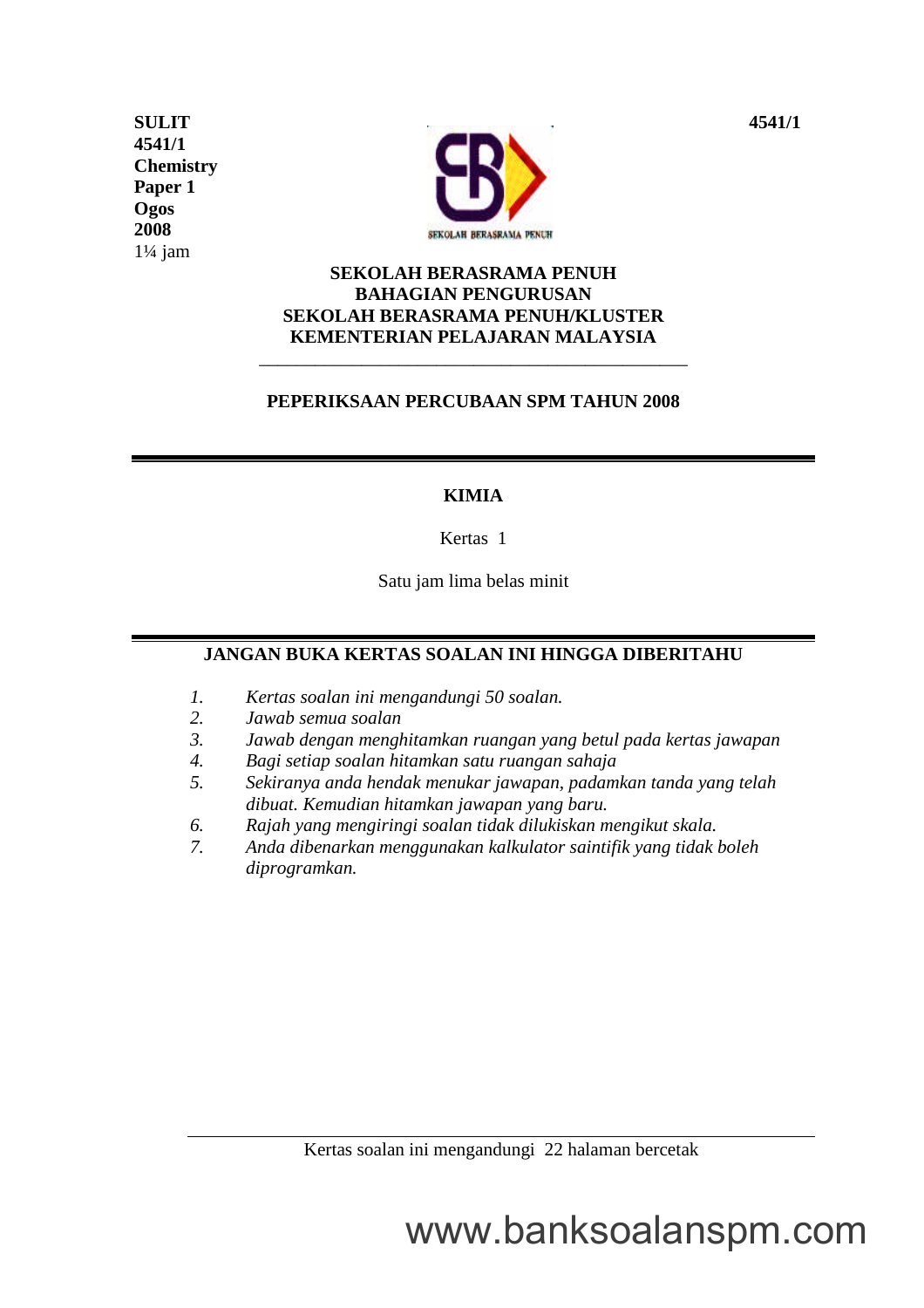1. Diagram 1 shows the electron arrangement of an atom of element P. *Rajah 1 menunjukkan susunan elektron bagi atom unsur P.*



*Rajah 1*

What is the number of valence electrons in atom P ? B*erapakah bilangan elektron valen bagi atom P*?

- A 7 B 6 C 5 D 4
- 2. What are the symbols of the elements of chromium, copper , manganese and potassium? *Apakah simbol bagi unsur kromium, kuprum, mangan dan kalium?*

|              | Chromium<br>Kromium | Copper<br>Kuprum | Manganese<br>Mangan | Potassium<br>Kalium |
|--------------|---------------------|------------------|---------------------|---------------------|
| A            |                     | ∴`∩              | Μg                  |                     |
| B            |                     | . Ju             | Mn                  |                     |
| $\mathsf{C}$ |                     |                  |                     |                     |
| D            |                     |                  |                     |                     |

3. The following statement is about the arrangement of the elements in the Periodic Table of Elements.

*Pernyataan berikut adalah mengenai susunan unsur di dalam Jadual Berkala Unsur*.

Elements are arranged in order of increasing atomic mass in The Periodic Table *Unsur-unsur disusun mengikut jisim atom menaik dalam Jadual Berkala*

Which of the following scientists made the above statement? *Antara saintis berikut siapakah yang membuat pernyataan di atas*?

- A Meyer
- B Newlands
- C Mendeleev
- D Dobereiner

**4541/1** 2 **[Lihat sebelah** www.banksoalanspill.com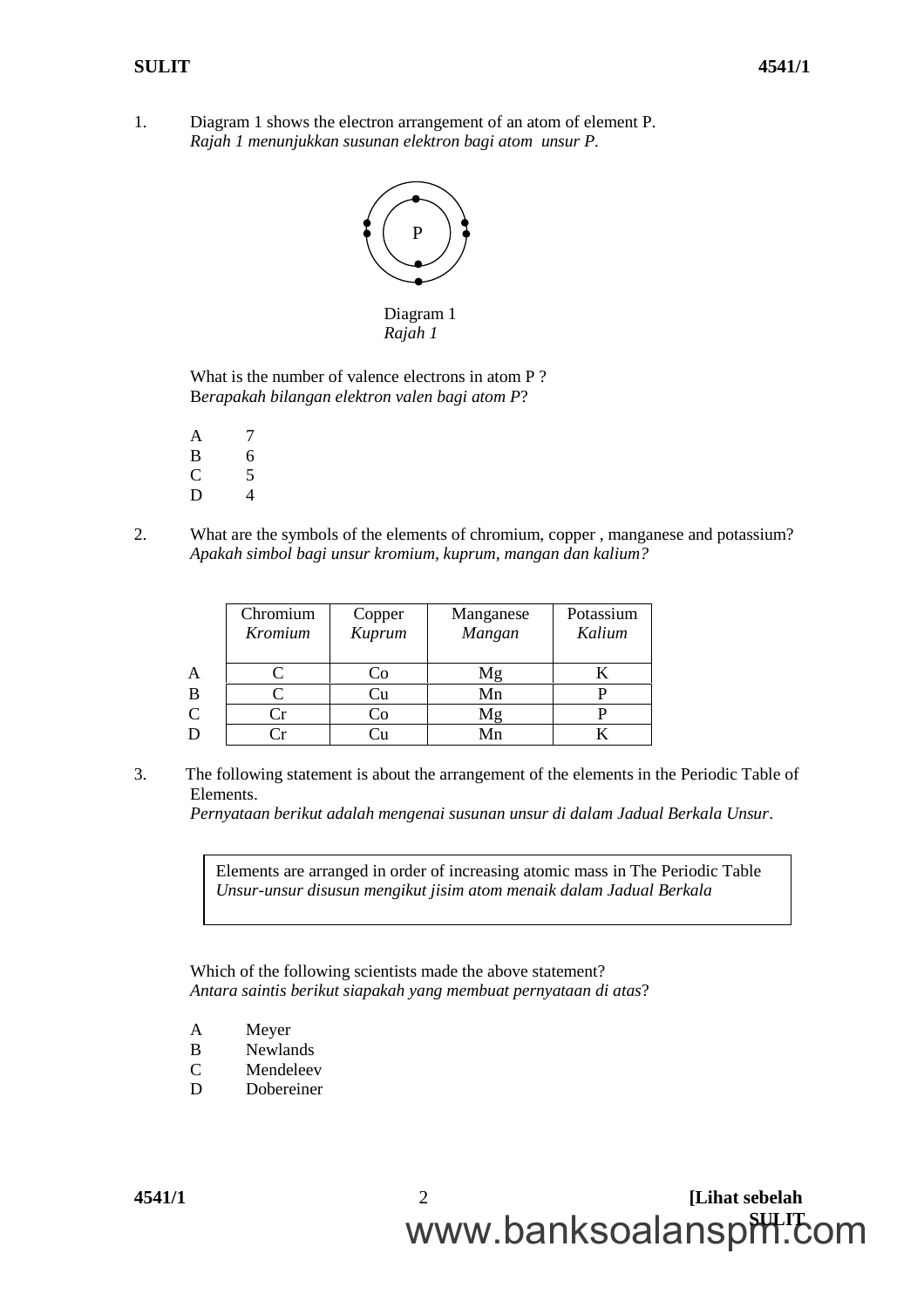4. Diagram 2 shows the set-up of the apparatus for electrolysis. *Diagram 2 menunjukkan susunan radas bagi elektrolisis.*



Which of the following compounds could be used as substance X? *Antara berikut, yang manakah boleh digunakan sebagai bahan X?*

- $A$  Ethene,  $C_2H_4$ *Etana, C2H<sup>4</sup>*
- B Sodium chloride solution, NaCl *Natrium klorida, NaCl*
- $C$  Chloromethane,  $CH<sub>3</sub>Cl$ *Klorometana, CH3Cl*
- D Ethyl ethanoate,  $CH_3COOC<sub>2</sub>H<sub>5</sub>$ *Etil etanoat*, CH<sub>3</sub>COOC<sub>2</sub>H<sub>5</sub>

5. What are the ions present in molten sodium chloride and sodium chloride aqueous solution? *Apakah ion-ion yang wujud dalam leburan natrium klorida dan larutan akues natrium klorida?*

|                | Molten sodiun chloride       | Sodium chloride aqueous solution |
|----------------|------------------------------|----------------------------------|
|                | Leburan natrium klorida      | Larutan akues natrium klorida    |
| A              | $Na+$ , $H+$ , $CI*$ , $OH-$ | $Na^+$ , $H^+$ , $Cl^-$ ,        |
| B              | $Na^+$ , Cl <sup>-</sup>     | OH, CI                           |
| $\overline{C}$ | $Na^+$ , $Cl^-$              | $Na+$ , Cl , H <sup>+</sup> , OH |
| D              | $Na^+$ , OH                  | $Na+, Cl-, H+, OH-$              |

- 6. Which of the following solutions can show a pH value of 8? *Antara larutan berikut yang manakah boleh menunjukkan nilai pH 8?*
	- A  $0.1 \text{ mol dm}^3$  of ethanoic acid
		- *Asid etanoik 0.1 mol dm-3*
	- $B = 0.1$  mol dm<sup>-3</sup> of hydrochloric acid *Asid hidroklorik 0.1 mol dm-3*
	- $C = 0.1$  mol dm<sup>-3</sup> of ammonia solution *Larutan ammonia 0.1 mol dm-3*
	- D 0.1 mol dm<sup>-3</sup> of sodium hydroxide solution *Larutan natrium hidroksida 0.1 mol dm-3*

**4541/1** 3 **[Lihat sebelah** www.banksoalanspill.com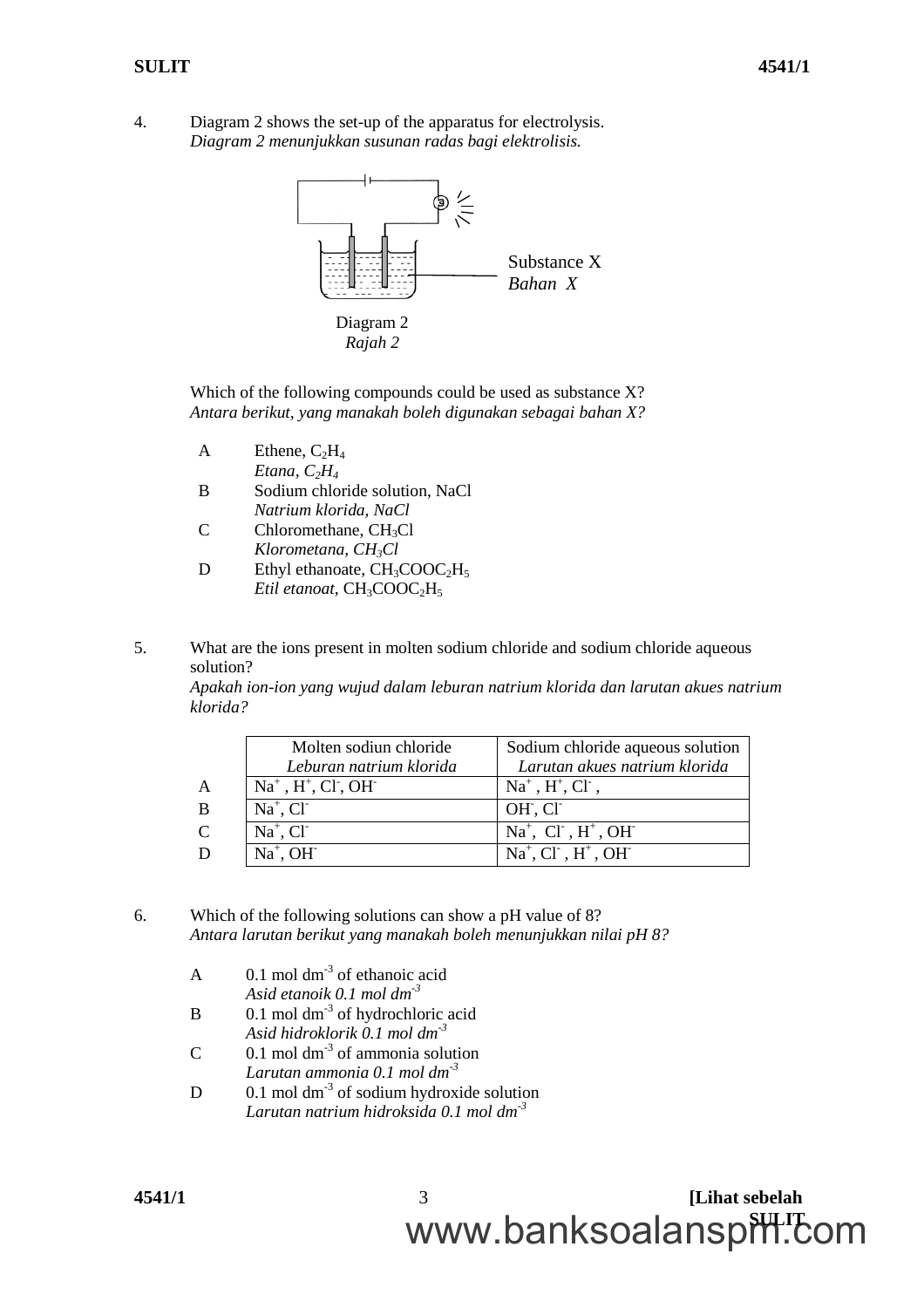7. Which of the following compounds is a soluble salt? *Antara sebatian berikut, yang manakah adalah garam terlarutkan?*

- A Lead(II) iodide *Plumbum(II) iodida*
- B Barium sulphate *Barium sulfat*
- C Calcium chloride *Kalsium klorida*
- D Magnesium carbonate *Magnesium karbonat*
- 8. Diagram 3 shows the stages involved in the Contact Process to produce sulphuric acid. *Rajah 3 menunjukkan peringkat yang terlibat dalam Proses Sentuh untuk menghasilkan asid sulfurik.*

$$
2SO_2 + O_2 \xrightarrow{I} 2SO_3 \xrightarrow{II} H_2S_2O_7 \xrightarrow{III} H_2SO_4
$$

Diagram 3 *Rajah 3*

What is the optimum temperature and the catalyst used in stage I? *Apakah suhu optimum dan mangkin yang digunakan dalam peringkat I?*

|               | Temperature $\textdegree$ C | Catalyst           |
|---------------|-----------------------------|--------------------|
|               | $Suhu/{}^oC$                | Mangkin            |
| A             | 450                         | Vanadium(V) oxide  |
|               |                             | Vanadium(V) oksida |
| B             | 200                         | Vanadium(V) oxide  |
|               |                             | Vanadium(V) oksida |
| $\mathcal{C}$ | 450                         | Iron powder        |
|               |                             | Serbuk besi        |
| Ð             | 300                         | Iron powder        |
|               |                             | Serbuk besi        |

- 9. Which of the following compounds is an organic compound? *Antara sebatian berikut, yang manakah sebatian organik*?
	- A Calsium carbonate,  $CaCO<sub>3</sub>$ *Kalsium karbonat, CaCO<sub>3</sub>*
	- B Carbonic acid,  $H_2CO_3$
	- Asid karbonik, H<sub>2</sub>CO<sub>3</sub>  $C$  Carbon dioxide,  $CO<sub>2</sub>$ 
		- *Karbon dioksida, CO*<sub>2</sub>
	- D Glucose,  $C_6H_{12}O_6$ Glukos,  $C_6H_{12}O_6$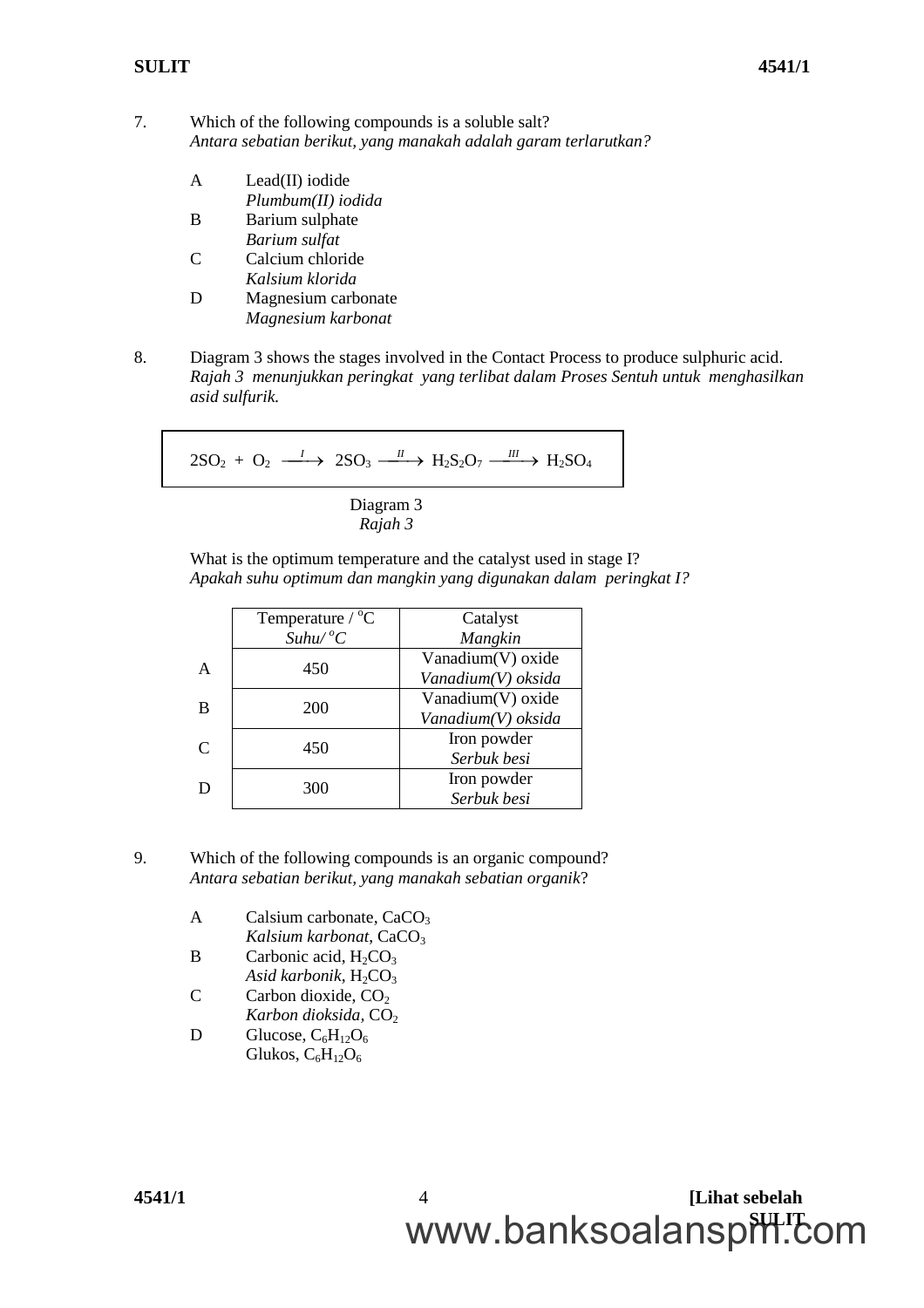10. Diagram 4 shows the graph of volume of carbon dioxide gas against time when 5 g of marble chips is added to  $50 \text{ cm}^3$  of 0.2 mol dm<sup>-3</sup> hydrochloric acid. *Rajah 4 menunjukkan graf isipadu gas karbon dioksida melawan masa apabila 5g ketulan marmar dimasukkan ke dalam 50 cm<sup>3</sup> asid hidroklorik 0.2 mol dm-3 .*

*Isipadu gas*  $CO<sub>2</sub>$  /  $cm<sup>3</sup>$ Volume of  $CO_2$  gas / cm<sup>3</sup>



At what time the rate of reaction the highest? *Pada masa manakah kadar tindak balas paling tinggi*?  $A$   $t_1$ 

- $B$   $t_2$  $C$   $t_3$
- $D$   $t_4$
- 11. The following ionic equation shows a redox reaction. *Persamaan ion di bawah mewakili satu tindak balas redoks.*  $2Fe^{2^+} + Br_2 \rightarrow 2Fe^{3^+} + 2Br^-$

Which of the following is true about the reaction? *Antara pernyataan berikut, yang manakah benar berkaitan tindakbalas di atas?*

- A Iron(III) ion,  $Fe^{3+}$  is reduced *Ion ferum(III), Fe3+ diturunkan* B Iron(II) ion,  $Fe<sup>2+</sup>$  is oxidised *Ion ferum(II), Fe²<sup>+</sup> dioksidakan*
- C Bromine water is a reducing agent *Air bromin merupakan agen penurunan*
- D Bromide ion is an oxidising agent *Ion bromida merupakan agen pengoksidaan*

#### 12 Which of the following processes absorbs heat energy? *Antara proses berikut yang manakah merupakan proses serap tenaga haba*?

- A Combustion of a hydrocarbon *Pembakaran hidrokarbon*
- B Neutralisation between acid and alkali *Peneutralan antara asid dan alkali*
- C Dissolving sodium hydroxide in water *Melarutkan natrium hidroksida dalam air*
- D Breaking the H-H bond in the hydrogen molecule *Memecahkan ikatan H-H dalam molekul hidrogen*

$$
4541/1
$$

**4541/1** 5 **[Lihat sebelah** www.banksoalanspill.com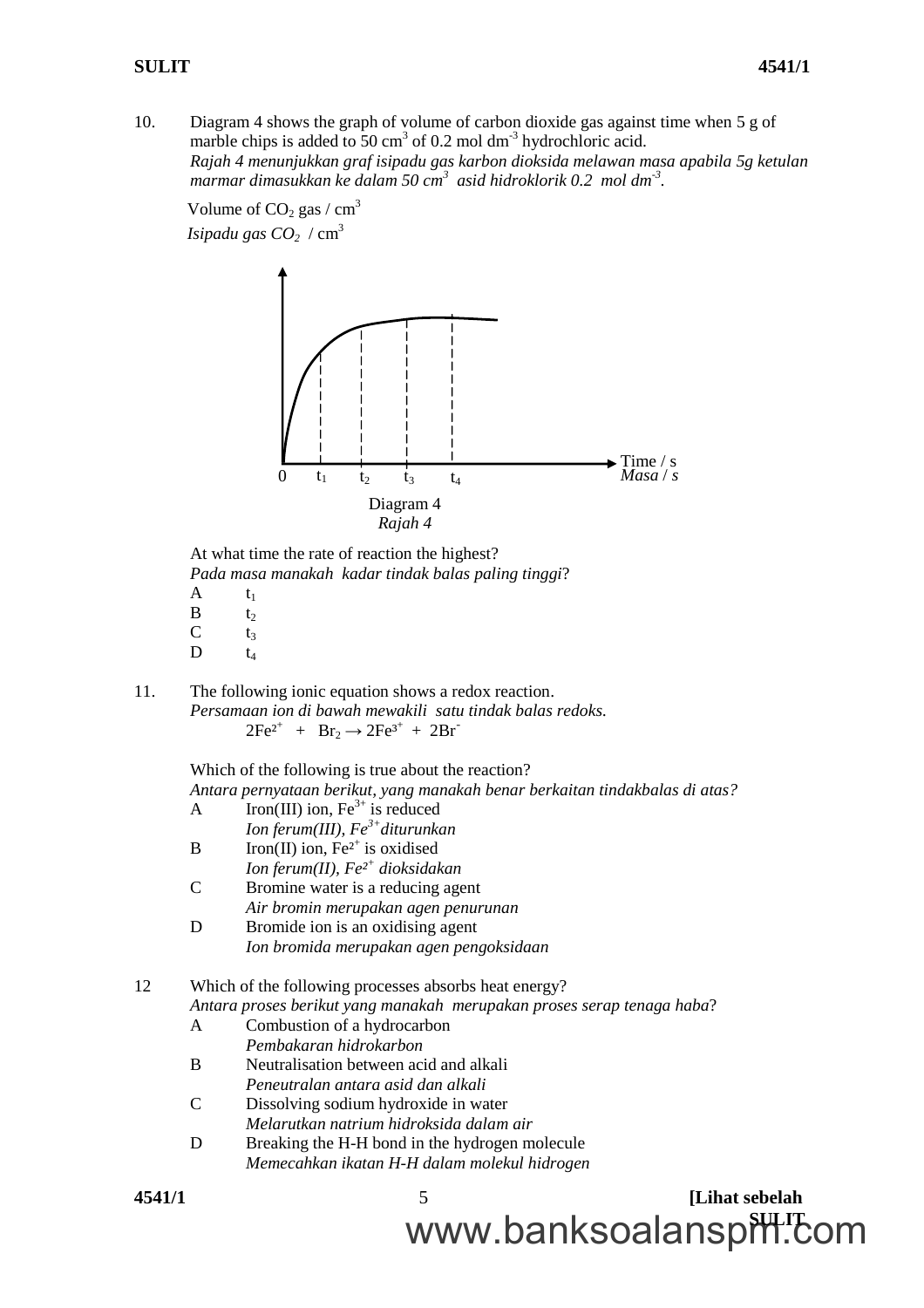13. Which of the following structural formulas is of soap? *Antara formula struktur berikut yang manakah bagi sabun?*



14. Atom of element X has a proton number of 13. Where is X located in the Periodic Table of Elements? *Atom unsur X mempunyai nombor proton 13. Dimanakah kedudukan X di dalam Jadual Berkala Unsur?*

|               | Group    | Period |
|---------------|----------|--------|
|               | Kumpulan | Kala   |
|               |          |        |
| B             |          |        |
| $\mathcal{C}$ |          |        |
|               |          |        |

- 15. Which of the following substances is made up of atoms? *Antara bahan berikut yang manakah terdiri daripada atom-atom?*
	- A Argon
	- B Nitrogen
	- C Chlorine
	- D Ammonia
- 16. Which of the following physical properties is true of copper(II) chloride? *Antara sifat fizik berikut yang manakah benar bagi kuprum(II) klorida?*
	- **A** It is a volatile substance *Ia adalah sebatian yang meruap*
	- **B** It dissolves in organic solvent *Ia larut dalam pelarut organik*
	- **C** It conduct electricity in aqueous solution *Ia mengkonduksi elektrik dalam larutan akues*
	- **D** It burns in oxygen to produce white fumes *Ia terbakar dalam oksigen dengan nyalaan putih*

**4541/1** 6 **[Lihat sebelah** www.banksoalanspill.com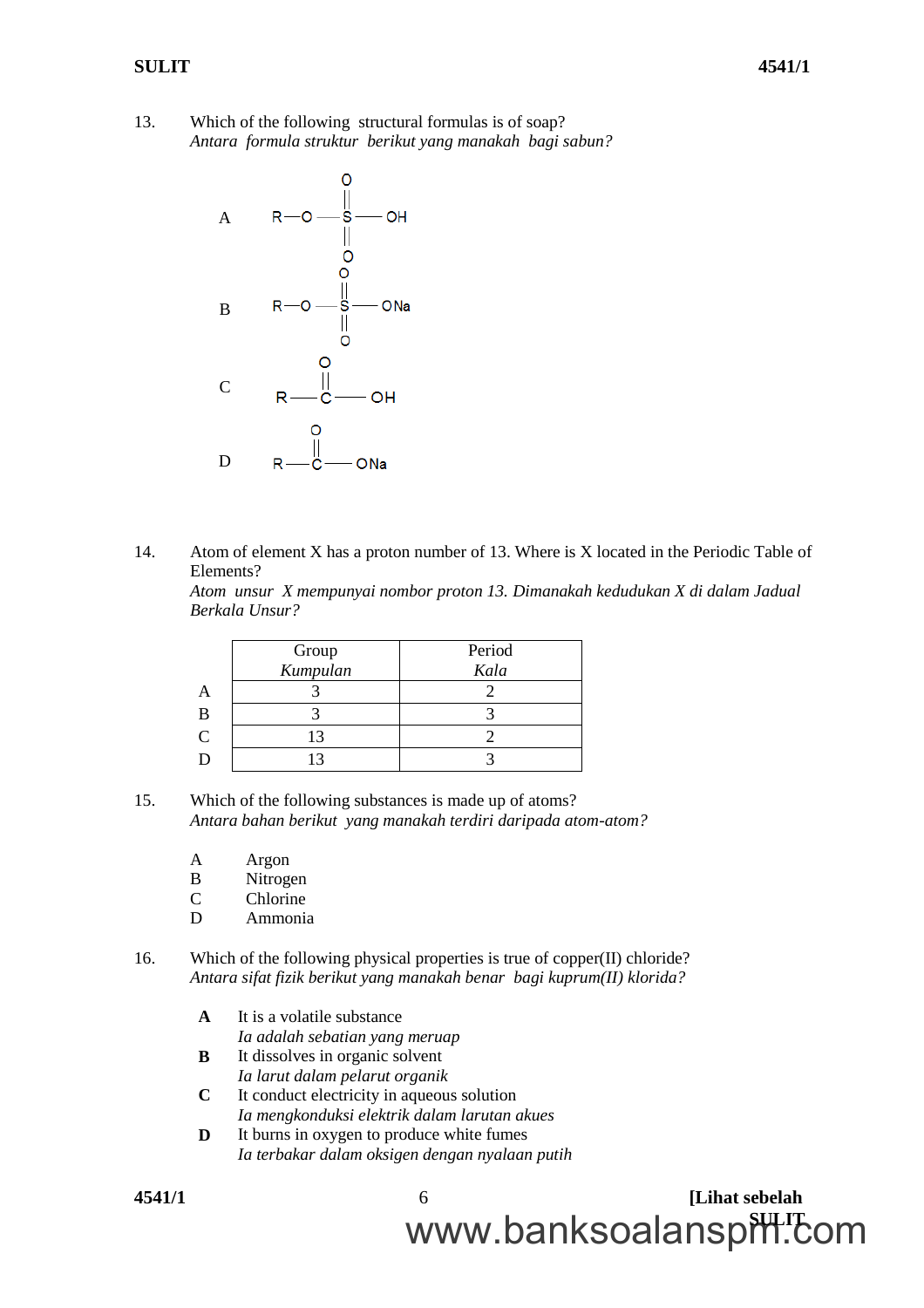17. Diagram 5 shows the set up of apparatus to determine the empirical formula for metal oxide.

*Rajah 5 menunjukkan susunan radas untuk menentukan formula empirik oksida logam.*



Which of the following metals is most suitable to be used in the diagram? *Logam yang manakah yang paling sesuai digunakan dalam rajah itu?*

- A Lead *Plumbum* B Silver
- *Argentum* C Copper
- *Kuprum* D Magnesium *Magnesium*
- 18 Which of the following ions form a precipitate that dissolve in excess ammonia solution? *Antara ion-ion berikut, yang manakah akan menghasilkan mendakan yang larut dalam larutan ammonia berlebihan*?
	- I  $Zn^{2+}$
	- II  $Al^{3+}$
	- III  $Pb^{2+}$
	- IV  $Cu^{2+}$
	- A I and IV only
	- B II and IV only
	- C I and III only
	- D I, II and III only
- 19 Element X is a reducing agent. Which of the following electron arrangements is for atom X ?

*X adalah agen penurunan. Antara susunan elektron berikut adalah bagi atom unsur X?*

- A 2.8.2 B 2.8.8 C 2.8.7
- D 2.8.4

**4541/1** 7 **[Lihat sebelah** www.banksoalanspill.com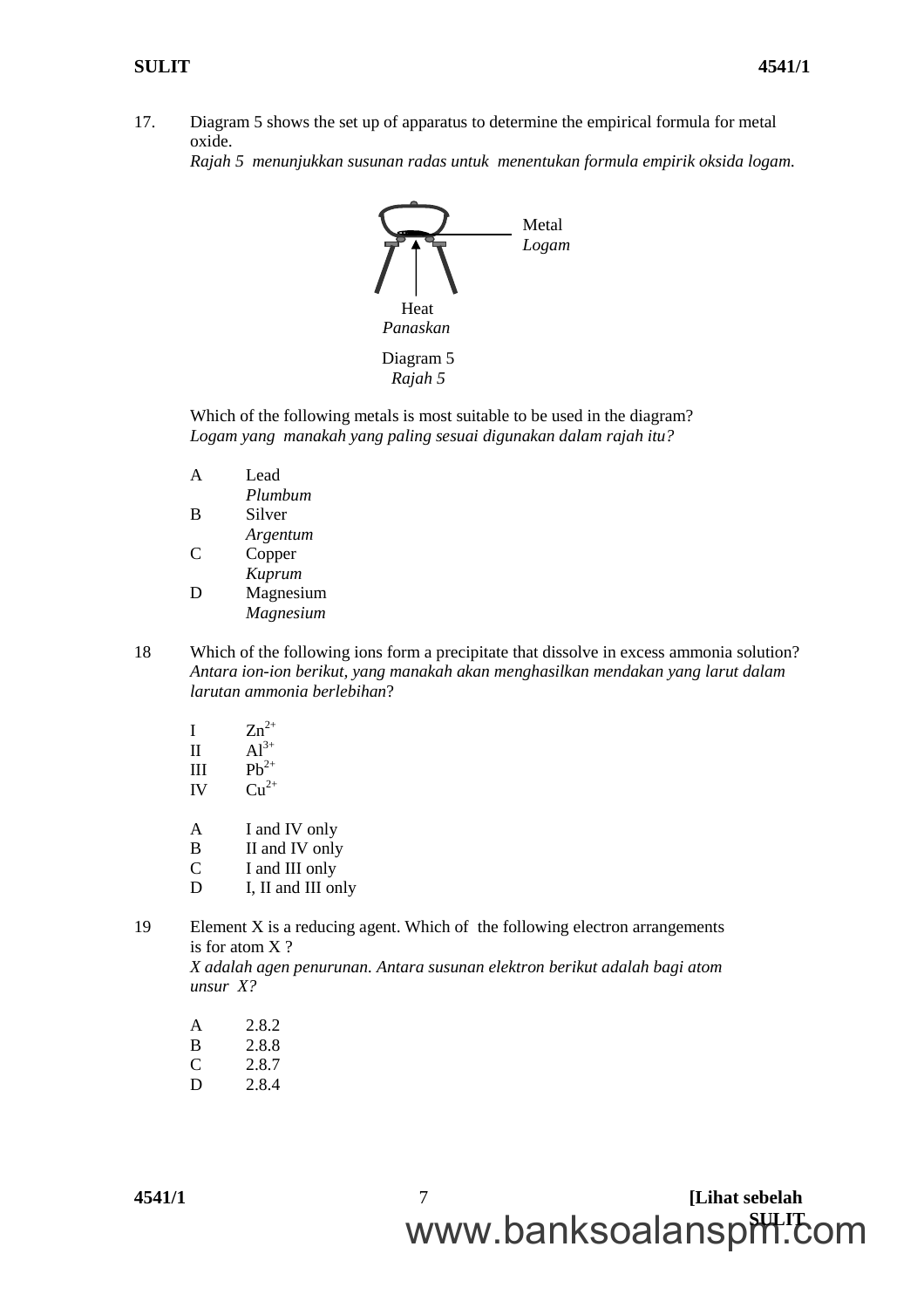20 Diagram 6 shows a metal X spoon dipped in a salt solution inside metal Y container. *Rajah 6 menunjukkan sudu logam X direndamkan dalam larutan garam di dalam bekas logam Y*



If element X is more electropositive than Y, which of the following statements are true about the diagram?

*Jika unsur X lebih elektropositif daripada Y, pernyataan yang manakah betul berkaitan tindak balas di atas?*

- I Metal X spoon undergoes corrosion *Sudu X logam mengalami kakisan* II Metal Y is oxidised *Logam Y teroksida*
- III Mass of metal X spoon decreases *Jisim sudu X logam berkurang*
- IV Atom of metal X spoon is ionised *Atom sudu X logam mengion*
- A I and III only
- B II and IV only
- C I, III and IV only
- D I, II, III and IV
- 21 Which of the following solutions have the same number of hydrogen ions,  $H^+$ , as in 50 cm<sup>3</sup> of 0.1 mol dm<sup>-3</sup> sulphuric acid,  $H_2SO_4$ ? *Antara larutan berikut, yang manakah mempunyai bilangan ion hidrogen, H<sup>+</sup> , sama seperti dalam 50 cm<sup>3</sup> 0.1 mol dm-3 asid sulfurik, H2SO4?*
	- I  $100 \text{ cm}^3$  of 0.1 mol dm<sup>-3</sup> hydrochloric acid, HCl *100 cm<sup>3</sup> 0.1 mol dm-3 asid hidroklorik, HCl*
	- II  $50 \text{ cm}^3$  of 0.2 mol dm<sup>-3</sup> nitric acid,  $HNO_3$ *50 cm<sup>3</sup> 0.2 mol dm-3 asid nitrik, HNO<sup>3</sup>*
	- III 100 cm<sup>3</sup> of 0.1 mol dm<sup>-3</sup> ethanoic acid, CH<sub>3</sub>COOH *100 cm<sup>3</sup> 0.1 mol dm-3 asid etanoik, CH3COOH*
	- IV 50 cm<sup>3</sup> of 0.1 mol dm<sup>-3</sup> phosphoric acid,  $H_3PO_4$ *50 cm<sup>3</sup> 0.1 mol dm-3 asid fosforic, H3PO<sup>4</sup>*
	- A I and II only
	- B I and III only
	- C III and IV only
	- D I, II and III only

**4541/1** 8 **[Lihat sebelah** www.banksoalanspill.com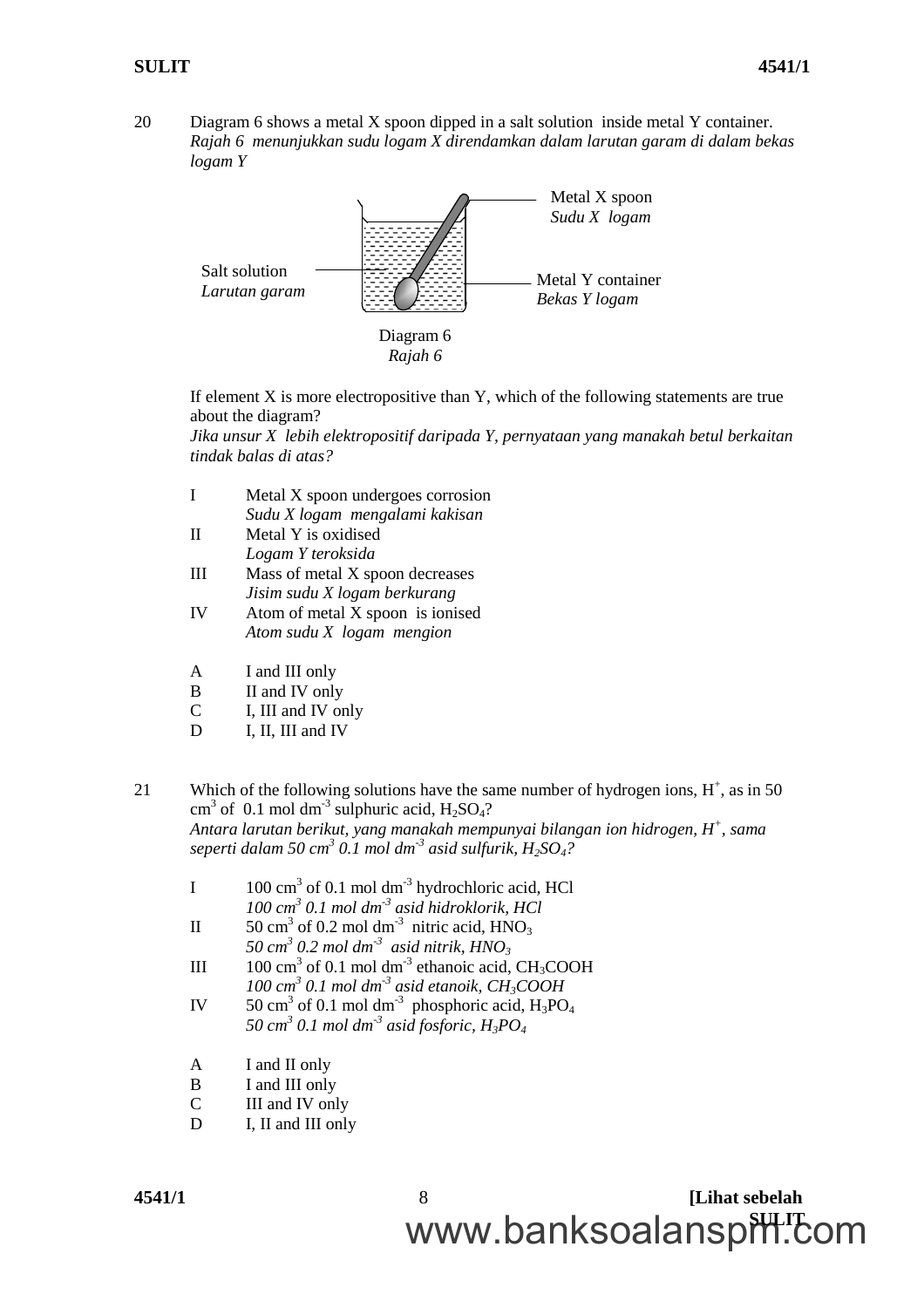22. Diagram 7 shows molecular structure of a polymer.

![](_page_8_Figure_3.jpeg)

*Rajah 7*

What is the name of the monomer of the polymer in the diagram? *Apakah nama monomer bagi polimer dalam rajah tersebut?*

- A Ethene *Etena* B Butene
- *Butena*
- C Propene *Propena* D Chloroethene
	- *Kloroetena*
- 23 Table 1 shows the relative atomic mass of helium, carbon, sulphur and copper *Jadual 1 menunjukkan jisim atom relatif bagi helium, karbon, sulfur dan kuprum*

| Element<br>Unsur                           |    | Helium   Carbon   Sulphur   Copper |    |
|--------------------------------------------|----|------------------------------------|----|
| Relative atomic mass<br>Jisim atom relatif | 12 | 32                                 | 64 |

Table 1 *Jadual 1*

Which of the following statements is **true**? *Antara pernyataan berikut yang manakah benar?*

[ Avogadro constant =  $6.0 \times 10^{23}$  mol<sup>-1</sup>] [*Pemalar Avogadro* =  $6.0 \times 10^{23}$  mol<sup>-1</sup>]

- A Mass of one copper atom is 64 g *Jisim satu atom kuprum ialah 64 g*
- B Mass of 1 mol of helium is 8 g *Jisim 1 mol gas helium ialah 8 g*
- C  $32 g$  of sulphur contains  $6.02 x 10^{23}$  sulphur atom *32g sulfur mempunyai 6.02 X 10 <sup>23</sup> atom sulfur*
- D Mass of one sulphur atom is 32 times bigger than one carbon atom *Jisim satu atom unsur ialah 32 kali lebih besar daripada jisim satu atom karbon*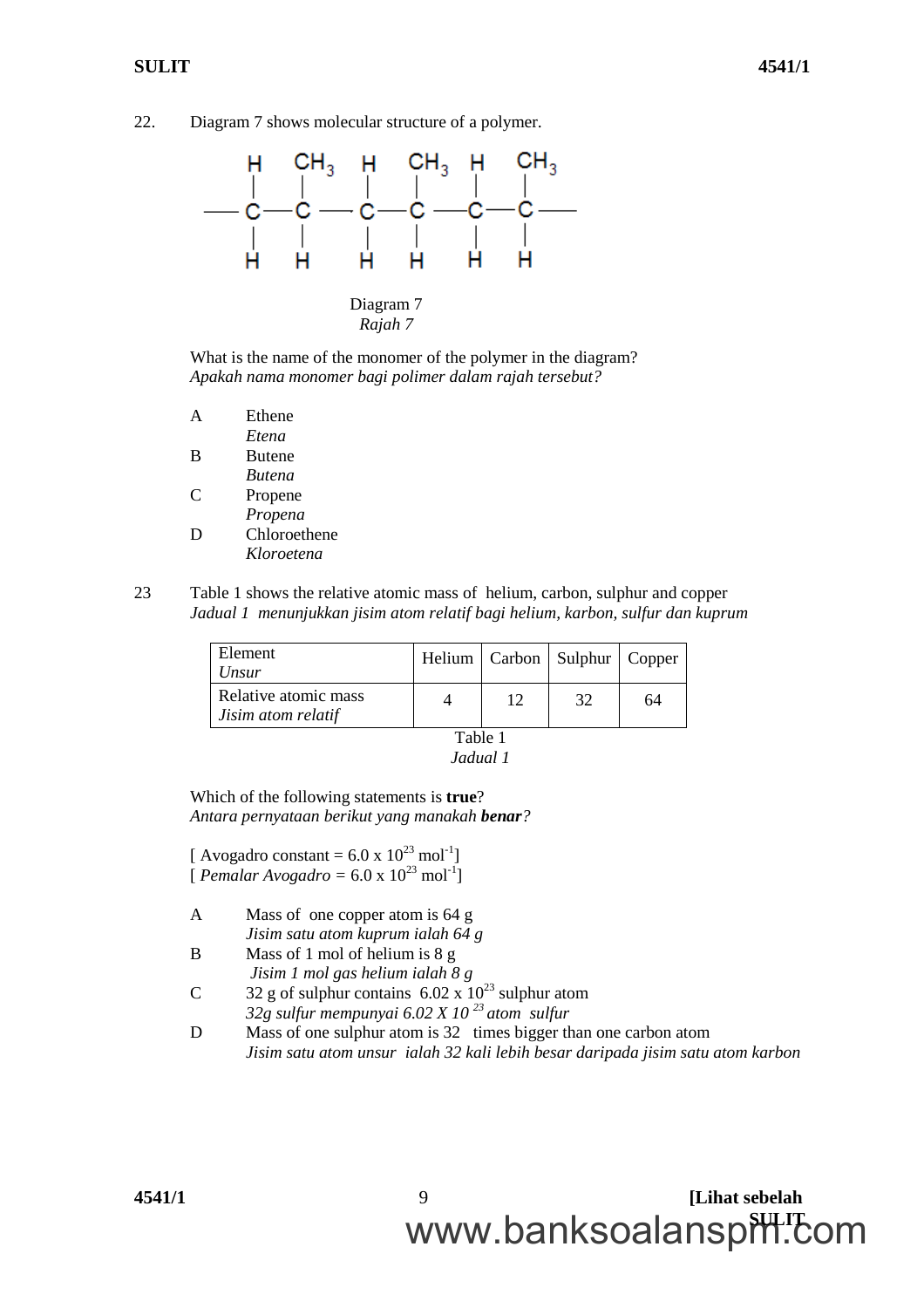24. Diagram 8 shows the energy profile diagram for the following reaction: *Rajah 8 menunjukkan gambar rajah aras tenaga bagi tindak balas berikut*:

K + L → M + N 120 kJ Energy *Tenaga* K + L M + N 75 kJ

Diagram 8 *Rajah 8*

What is the value of the activation energy? *Apakah nilai tenaga pengaktifan?*

- A 25 kJ
- B 45 kJ
- C 75 kJ
- D 120 kJ
- 25. In the saponification process, concentrated sodium hydroxide solution is added to boiling vegetable oils to produce X and soaps. What is X? *Dalam process saponifikasi, larutan natrium hidroksida pekat ditambahkan kepada minyak sayuran yang didih untuk menghasilkan X dan sabun. Apakah X?*

| A  | Ethanol  |
|----|----------|
|    | Etanol   |
| B  | Glycerol |
|    | Gliserol |
| ſ. | Propanol |

- *Propanol*
- D Butanoic acid *Asid butanoik*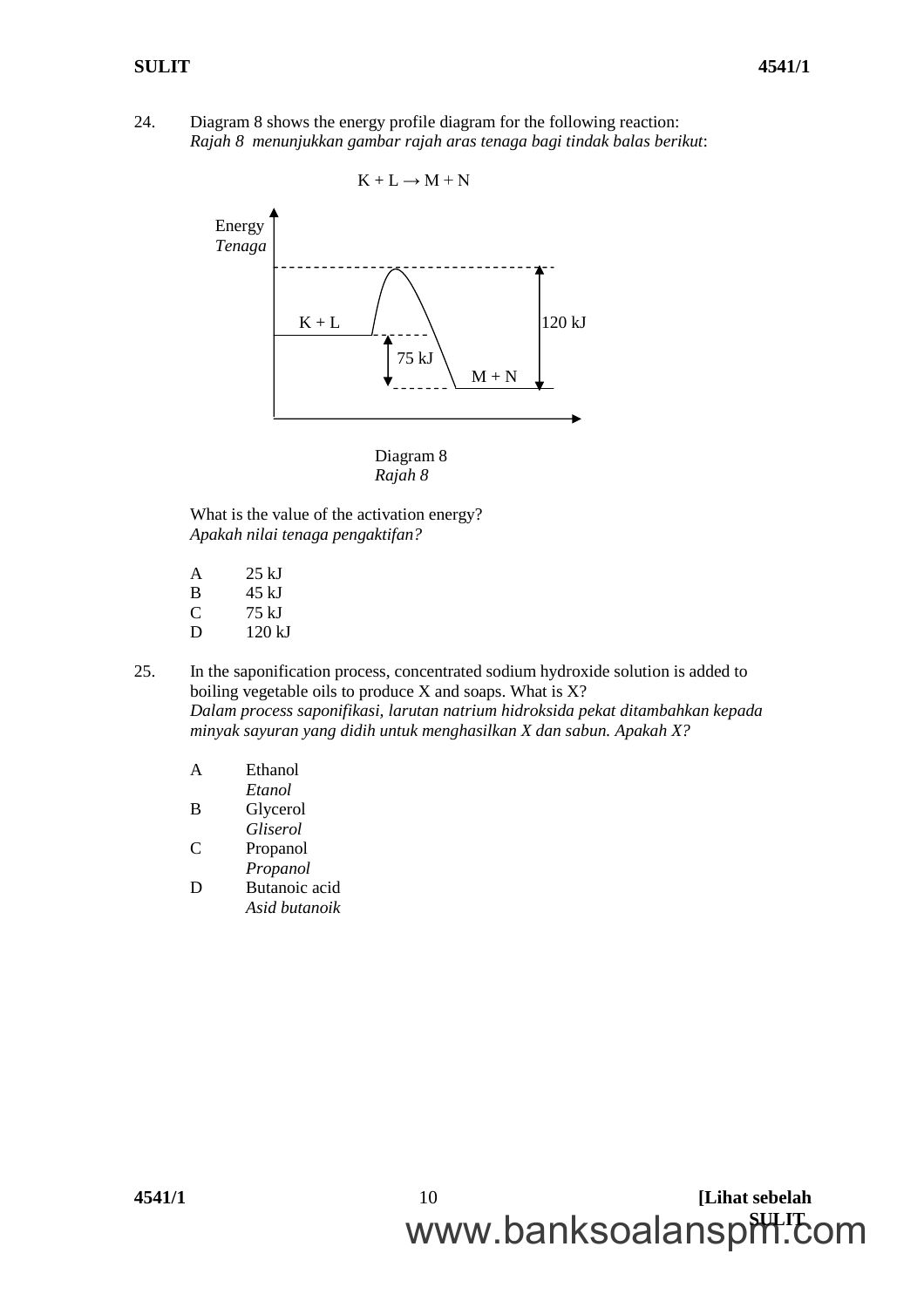26. Diagram 9 shows the energy level diagram for the reaction between silver ions and chloride ions.

*Rajah 9 menunjukkan gambar rajah aras tenaga bagi tindak balas antara ion argentum dengan ion klorida.*

![](_page_10_Figure_4.jpeg)

![](_page_10_Figure_5.jpeg)

Which of the following statements is true about this reaction? *Yang manakah antara pernyataan berikut adalah benar mengenai tindak balas ini*?

- A Endothermic reaction occurs *Tidak balas endotermik berlaku*
- B The energy content of the product is higher than the reactants *Kandungan tenaga hasil tindak balas adalah lebih tinggi daripada bahan tindak balas*
- C 65 kJ of heat is absorbed when 1 mol of silver chloride is formed *65 kJ tenaga diserap apabila 1 mol argentum klorida terbentuk*
- D The final temperature at the end of the reaction is higher than the initial temperature

*Suhu akhir tindak balas adalah lebih tinggi daripada suhu awal tindak balas*

27. Atom of oxygen-18 has 8 electrons. How many neutrons does an atom of oxygen-18 contains?

*Atom oksigen-18 mempunyai 8 elektron. Berapakah bilangan neutron bagi atom oksigen-18?*

A 6 B 8  $C = 10$ D 18

28. The following elements are in Group 17 in the Periodic Table of Elements **except** *Unsur-unsur berikut berada dalam Kumpulan 17 dalam Jadual Berkala Unsur kecuali*

| A | bromine       |
|---|---------------|
|   | <i>bromin</i> |
| B | chlorine      |
|   |               |

- *klorin* C helium *helium*
- D iodine *iodin*

**4541/1** 11 **[Lihat sebelah** www.banksoalanspill.com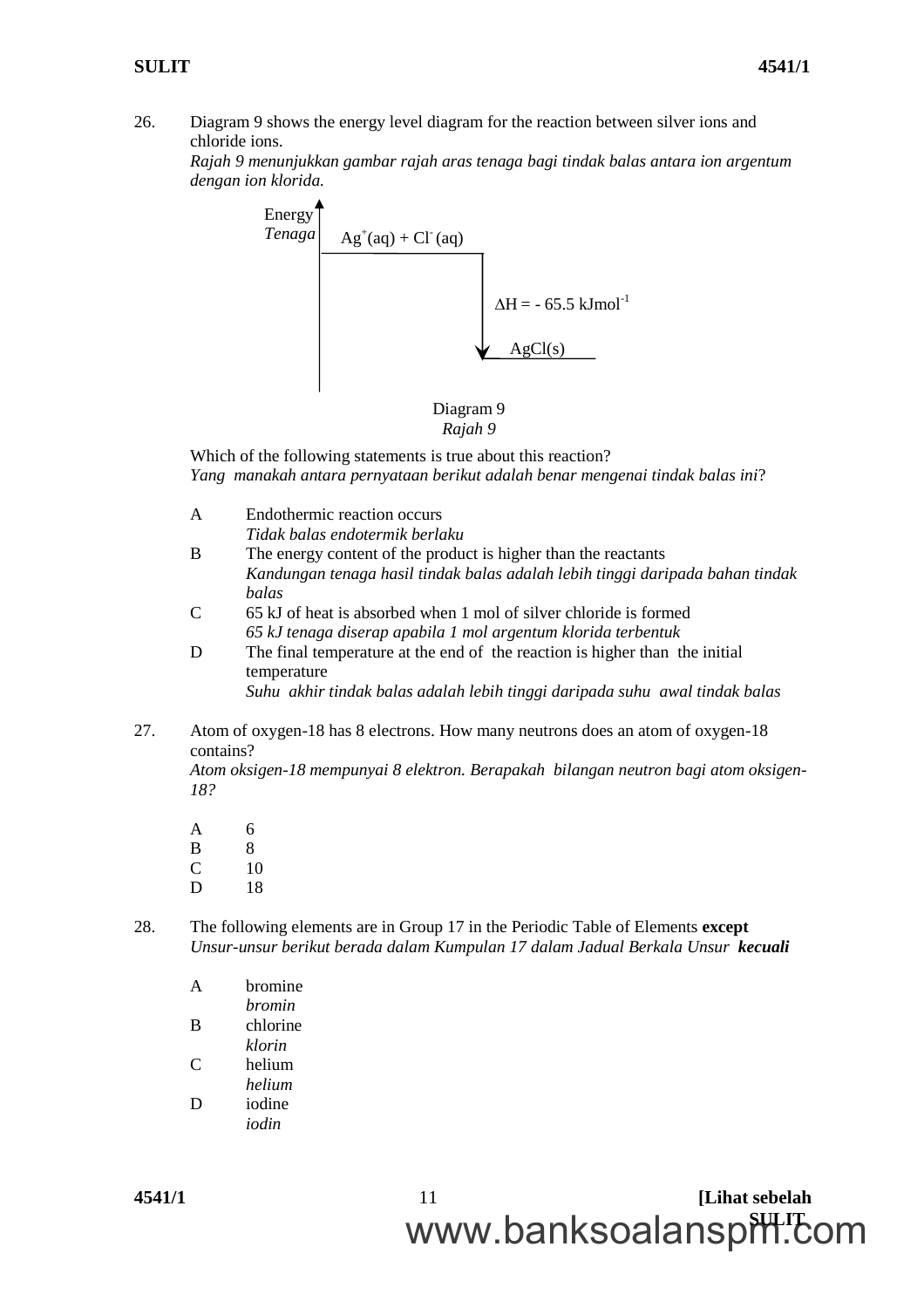29. The following statement is about  $X^{3+}$  ion. *Pernyataan berikut adalah berkaitan* ion X 3+ .

 $X^{3+}$  ion has 14 neutrons and 10 electrons. *Ion X3+ mempunyai 14 neutron dan 10 elektron*

Which of the following proton numbers and nucleon numbers shows for atom X? *Yang manakah antara berikut menunjukkan nombor proton dan nombor nukleon bagi atom X ?*

|          | <b>Proton number</b><br><b>Nombor</b> proton | <b>Nucleon number</b><br>Nombor nukleon |
|----------|----------------------------------------------|-----------------------------------------|
|          |                                              |                                         |
|          |                                              |                                         |
| $\Gamma$ | $\mathbf{1}^2$                               |                                         |
|          |                                              |                                         |

30. Diagram 10 shows the electron arrangement of a compound formed between element T and element Q.

*Diagram 10 menunjukkan susunan elektron bagi sebatian yang terbentuk daripada unsur T dan unsur Q.*

![](_page_11_Figure_8.jpeg)

Diagram 10 *Rajah 10*

What group in the Periodic Table of Elements is element Q located? *Apakah kumpulan dalam Jadual Berkala Unsur kedudukan unsur Q?*

- A 2 B 8 C 16 D 18
- 31. Which of the following pairs of substances is most suitable to prepare copper(II) sulphate salt?

*Yang manakah antara pasangan bahan kimia berikut paling sesuai untuk menyediakan garam kuprum(II) sulfat* ?

www.banksoalanspill.com

| A | Copper with dilute sulphuric acid                         |  |
|---|-----------------------------------------------------------|--|
|   | Kuprum dan larutan asid sulfurik cair                     |  |
| B | Copper(II) chloride with dilute sulphuric acid            |  |
|   | Kuprum(II) klorida dan larutan asid sulfurik cair         |  |
| C | Copper(II) carbonate with dilute sulphuric acid           |  |
|   | Kuprum(II) karbonat dan larutan asid sulfurik cair        |  |
| D | Copper(II) nitrate solution with sodium sulphate solution |  |
|   | Larutan kuprum(II) nitrat dan larutan natrium sulfat      |  |
|   |                                                           |  |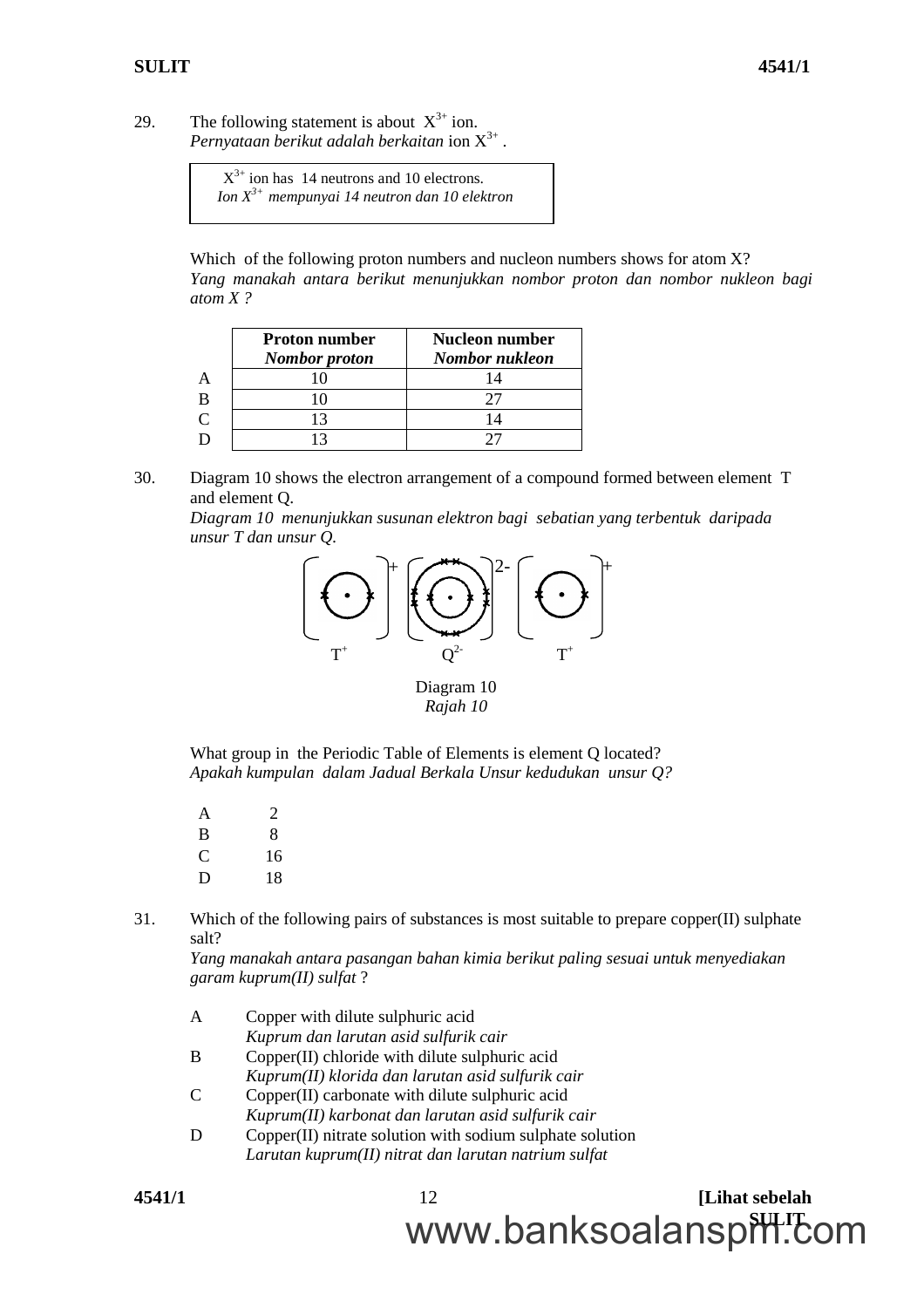32 Diagram 11 shows the set-up of apparatus of an electrolysis process. *Rajah 11 menunjukkan susunan radas bagi satu proses elektrolisis.*

![](_page_12_Figure_3.jpeg)

Which of the following electrolytes produce oxygen gas at electrode X? *Antara ektrolit berikut, yang manakah menghasilkan gas oksigen di elektrod X ?*

|    | $1.0$ mol dm <sup>-3</sup> hydrochloric acid    |
|----|-------------------------------------------------|
|    | Asid hidroklorik 1.0 mol $dm^{-3}$              |
| П  | 1.0 mol $dm^{-3}$ sulphuric acid                |
|    | Asid sulfurik 1.0 mol $dm^{-3}$                 |
| Ш  | 1.0 mol $dm^{-3}$ potassium nitrate solution    |
|    | Larutan kalium nitrat 1.0 mol dm <sup>-3</sup>  |
| IV | 1.0 mol $dm^{-3}$ potassium bromide             |
|    | Larutan kalium bromida 1.0 mol dm <sup>-3</sup> |
|    |                                                 |

- A I and II only
- B II and III only
- C III and IV only
- D II, III and IV only
- 33. The following equation represents the reaction between sodium hydroxide solution and dilute sulphuric acid.

*Persamaan berikut mewakili tindak balas antara larutan natrium hidroksida dengan asid sulfurik cair.*

 $H_2SO_4 + 2NaOH \rightarrow Na_2SO_4 + 2H_2O$ 

What is the volume of 0.5 mol dm<sup>-3</sup> sulphuric acid needed to neutralise 50 cm<sup>3</sup> of  $0.5$  mol dm<sup>-3</sup> sodium hydroxide?

*Apakah isipadu 0.5 mol dm-3 asid sulfurik yang diperlukan untuk meneutralkan 50 cm<sup>3</sup> 0.5 mol dm-3 narium hidroksida?*

A  $12.5 \text{ cm}^3$  $B = 25.0 \text{ cm}^3$ 

- $C = 50.0 \text{ cm}^3$
- $D = 75.0 \text{ cm}^3$

**4541/1** 13 **[Lihat sebelah** www.banksoalanspill.com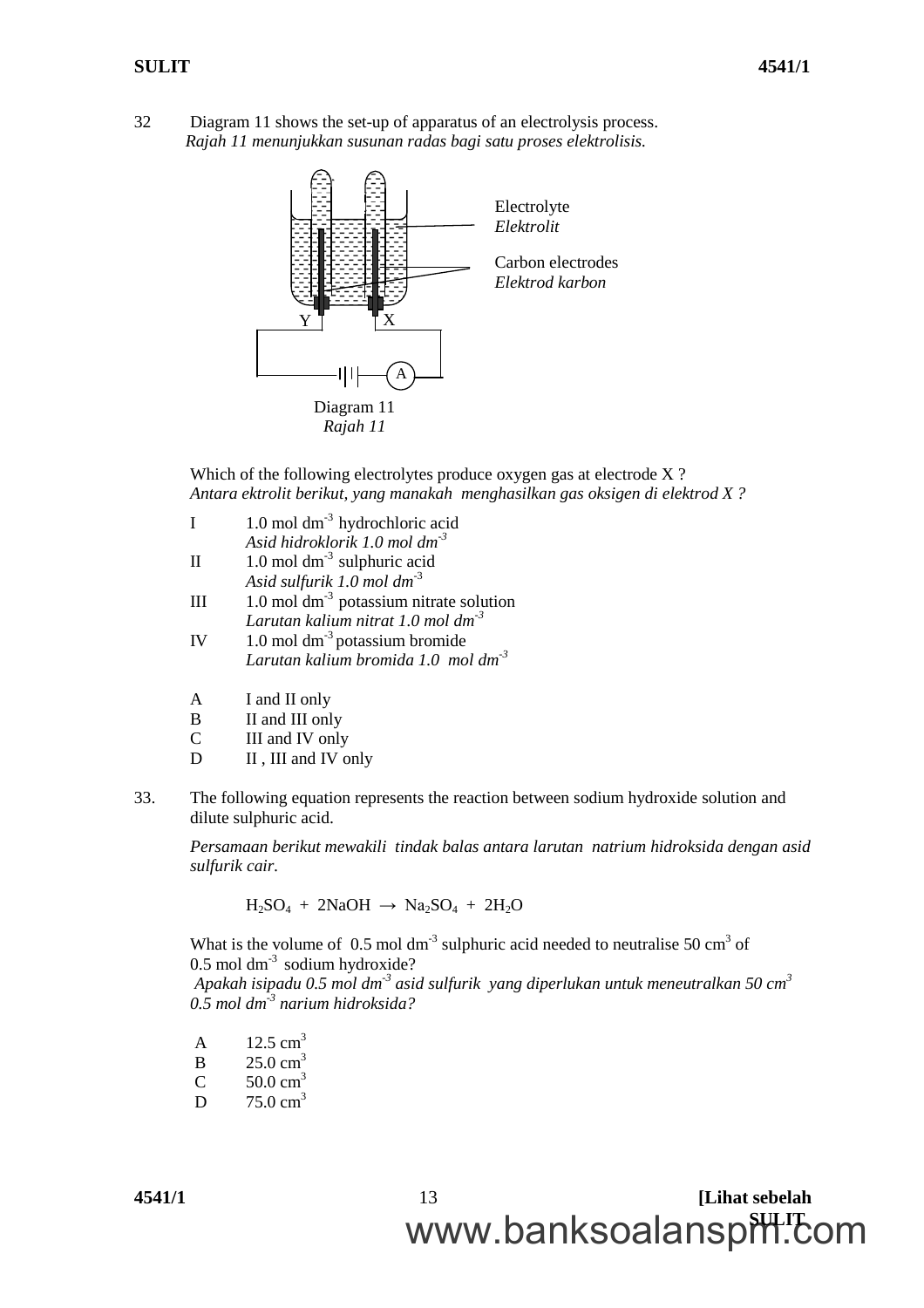34. Which of the following statements explains why ceramic is suitable to make an engine block?

*Yang manakah antara pernyataan berikut menerangkan mengapa seramik sesuai untuk membina blok enjin?*

- A Ceramic is chemically inert *Seramik adalah lengai secara kimia*
- B Ceramic is an electric conductor *Seramik adalah konduktor elektrik*
- C Ceramic can withstand high temperature *Seramik boleh tahan suhu yang tinggi*
- D Ceramic has a low specific heat capacity *Seramik mempunyai muatan haba tentu yang rendah*
- 35. Table 3 shows the proton number of elements S, T, U and V. *Jadual 3 menunjukkan nombor proton bagi unsur S, T, U dan V.*

| Element<br>Unsur               |  |    |
|--------------------------------|--|----|
| Proton number<br>Nombor proton |  | ۱u |

#### Table 3 *Jadual 3*

What is the arrangement of elements S, T, U and V in **ascending** order of atomic size? *Apakah susunan saiz atom secara menaik bagi unsur-unsur S,T, U dan V ?*

- A S, T, U, V<br>B S. V, T, U S, V, T, U C V, U, T, S D U, T, S, V
- 36.  $C_4H_8$  is the molecular formula for isomers X and Y. *C4H<sup>8</sup> ialah formula molekul bagi isomer X dan Y.*

Which of the following statements is true of isomers X and Y? *Antara pernyataan berikut yang manakah benar tentang X dan Y?*

- **A** X and Y have similar molecular structure *X dan Y mempunyai struktur molekul yang sama*
- **B** X and Y have similar chemical properties *X dan Y mempunyai sifat kimia yang sama*
- **C** X and Y have different relative molecular mass *X dan Y mempunyai jisim molekul relatif yang sama*
- **D** X and Y have similar physical properties

*X dan Y mempunyai sifat fizik yang sama.*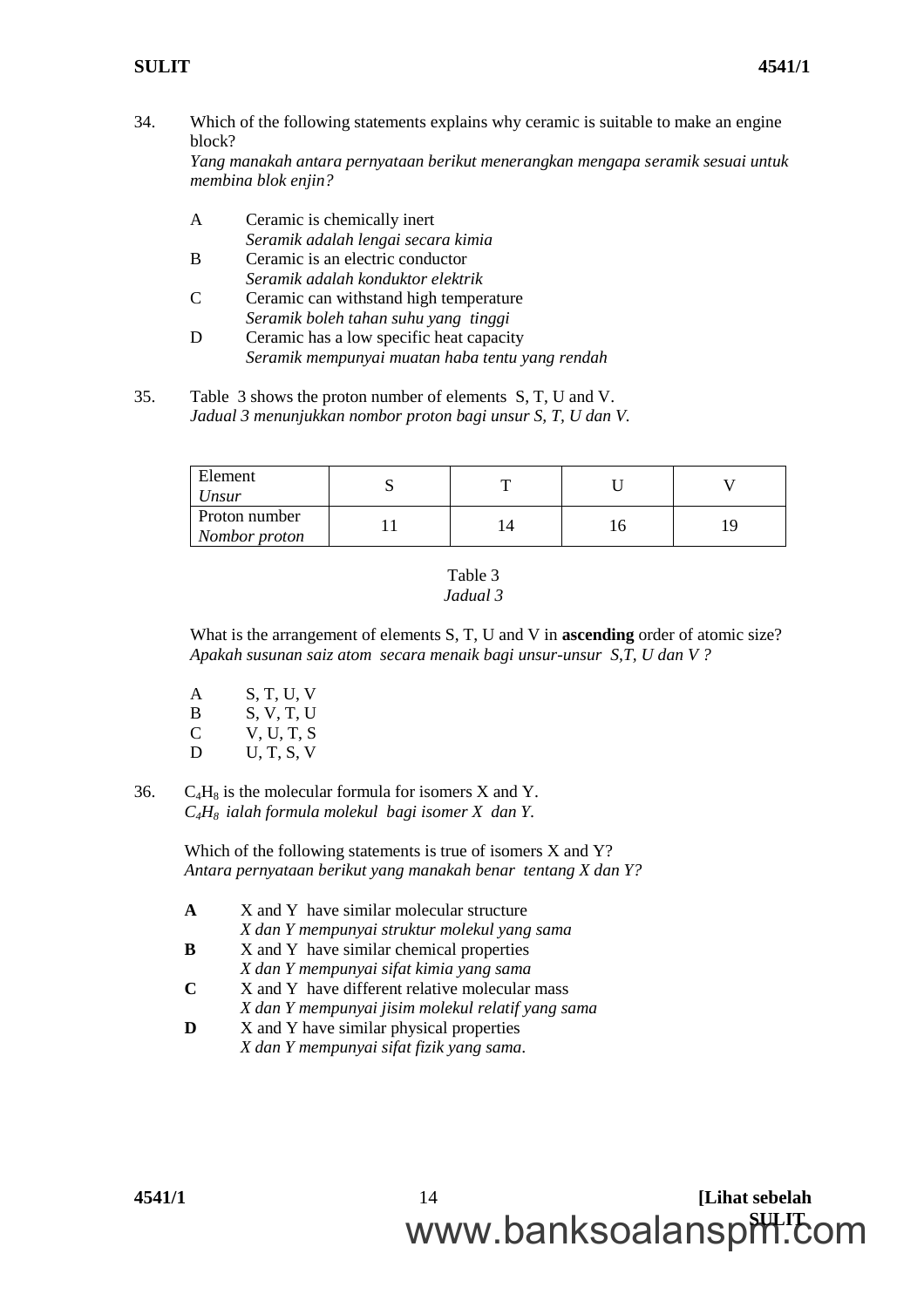37. Diagram 12 shows curve X obtained when 8 g of granulated zinc (in excess) is reacted with 50 cm<sup>3</sup> of 1 mol dm<sup>-3</sup> sulphuric acid. R*ajah 12 menunjukkan lengkung X apabila 8 g ketulan zink (berlebihan) bertindak balas dengan 50 cm<sup>3</sup> asid sulfurik 1 mol dm-3 .*

![](_page_14_Figure_3.jpeg)

Which of the following reactions produces curve Y? *Antara tindak balas berikut yang manakah menghasilkan lengkung Y?*

- A 8 g zinc powder + 50 cm<sup>3</sup> of 2 mol dm<sup>-3</sup> sulphuric acid
- 8 *g serbuk zink +* 50 *cm 3 of* 2 *mol dm-3 sulfurik acid*
- B 8 g zinc powder + 50 cm<sup>3</sup> of 1 mol dm<sup>-3</sup> of sulphuric acid
- $8 \text{ g}$  serbuk zink + 50  $cm^3$  of 1 mol dm<sup>-3</sup> sulfurik acid
- C 8 g granulated zinc  $+100 \text{ cm}^3$  of 1 mol dm<sup>-3</sup> of sulphuric acid 8 *g ketulan zink +* 100 *cm 3 of* 1 *mol dm-3 sulfurik acid*
- D 8 g granulated zinc  $+50 \text{ cm}^3$  of 2 mol dm<sup>-3</sup> of sulphuric acid 8 *g ketulan zink +* 50 *cm 3 of* 2 *mol dm-3 sulfurik acid*
- 38. The following statements are about atom G and J. *Pernyataan berikut adalah mengenai atom G dan J.*
	- Electron arrangement of atom G is 1 *Susunan elektron atom G ialah 1*
	- Proton number of atom J is 6 *Nombor proton atom J ialah 6*

What is the formula of the compound formed between G and J? *Apakah formula bagi sebatian yang terbentuk antara G dan J?*

- A JG  $B$  JG<sub>2</sub>  $C$  JG<sub>3</sub>
- $D$   $JG_4$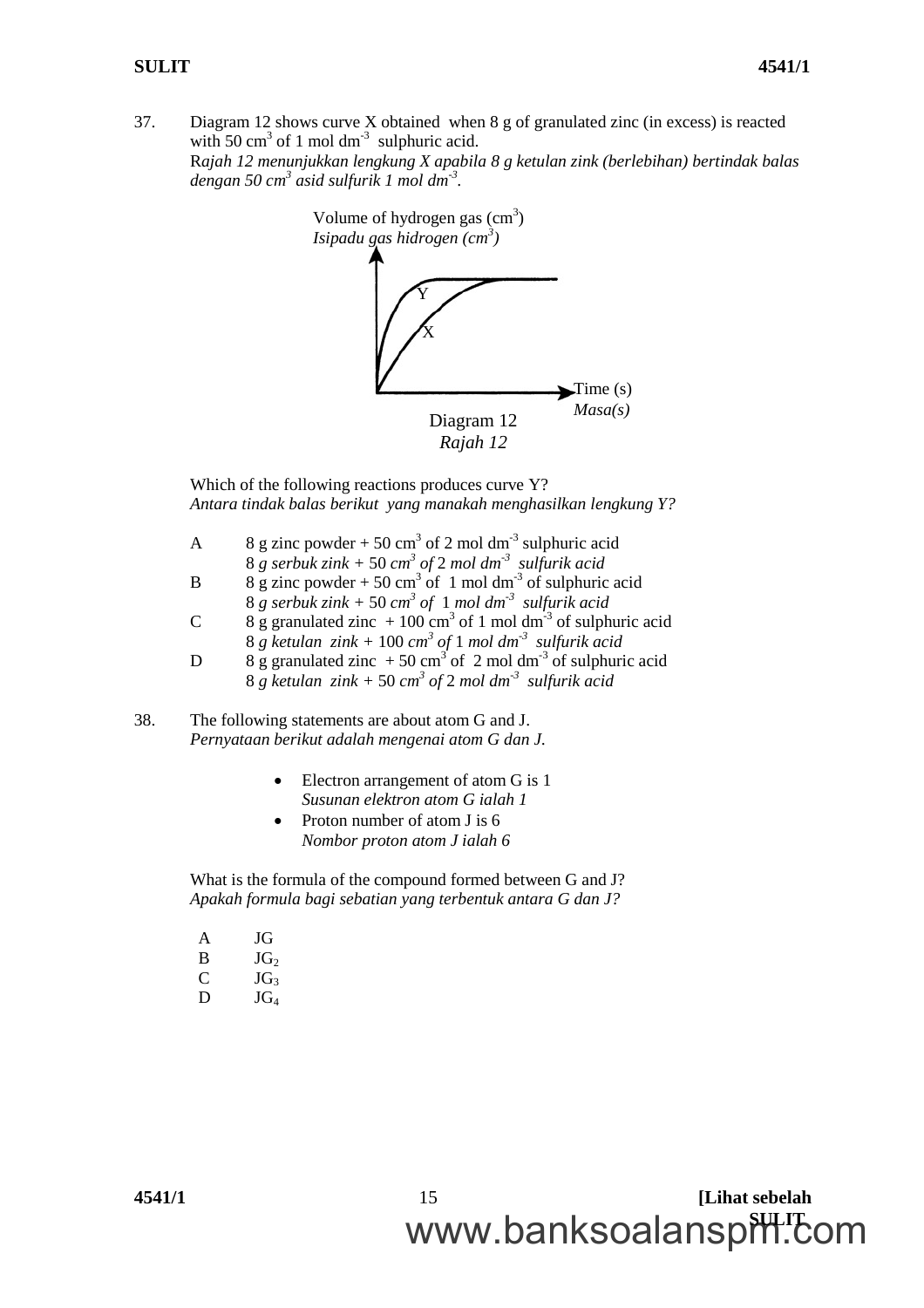39. Diagram 13 shows the set up of apparatus to investigate the effect of metals X, Y and Z on the rusting of iron

|                            | A                                                                                                               | B                                                                                                                     | $\subset$                                                                                                           |
|----------------------------|-----------------------------------------------------------------------------------------------------------------|-----------------------------------------------------------------------------------------------------------------------|---------------------------------------------------------------------------------------------------------------------|
| Experiment                 | Hot agar solution $+$ potassium<br>hexacyanoferrate(III)<br>$Agar-agar panas + kalium$<br>heksasianoferrat(III) | Hot agar solution $+$<br>potassium<br>hexacyanoferrate(III)<br>$Agar-agar$ panas +<br>kalium<br>heksasianoferrat(III) | Hot agar solution +<br>potassium<br>hexacyanoferrate(III)<br>$Agar-agar$ panas +<br>kalium<br>heksasianoferrat(III) |
| Material<br>Bahan          | Iron nail and metal X<br>Paku besi dengan<br>logam X                                                            | Iron nail and metal Y<br>Paku besi dengan<br>logam Y                                                                  | Iron nail and metal Z<br>Paku besi dengan<br>logam Z                                                                |
| Observation<br>Pemerhatian | Small amount of blue spot<br>Sedikit tompok biru                                                                | No change<br>Tiada perubahan                                                                                          | A lot of blue spot<br>Banyak tompok biru                                                                            |

*Rajah 13 menunjukkan susunan radas untuk mengkaji kesan logam X, Y dan Z ke atas pengaratan paku besi*

### Diagram 13 *Rajah 13*

Which of the following arrangements of metals X, Y and Z is in descending order of their electropositivity ?

*Yang manakah antara berikut adalah susunan logam X , Y dan Z mengikut tertib kelektropositifan menurun ?*

| $\mathsf{A}$ | $X$ , $Y$ , $Z$ |
|--------------|-----------------|
| B            | Y.X.Z           |
| C            | $Z$ , $X$ , $Y$ |
| D            | $\rm Y$ , Z ,X  |

40.  $\frac{7 \text{ g}}{100}$  of potassium hydroxide is dissolved in distilled water to form 250 cm<sup>3</sup> of solution. What is the molarity of the potassium hydroxide solution? [Relative atomic mass: H=1, O=16, K=39]

*7 g kalium hidroksida dilarutkan ke dalam air suling untuk membentuk 250 cm<sup>3</sup> larutan. Apakah kemolaran larutan kalium hidroksida tersebut?* [*Jisim atom relatif*: H=1, O=16, K=39]

- A  $0.03 \text{ mol dm}^{-3}$
- B  $0.05 \text{ mol dm}^{-3}$
- C  $0.30$  mol dm<sup>-3</sup>
- $D$  0.50 mol dm<sup>-3</sup>

**4541/1** 16 **[Lihat sebelah** www.banksoalanspill.com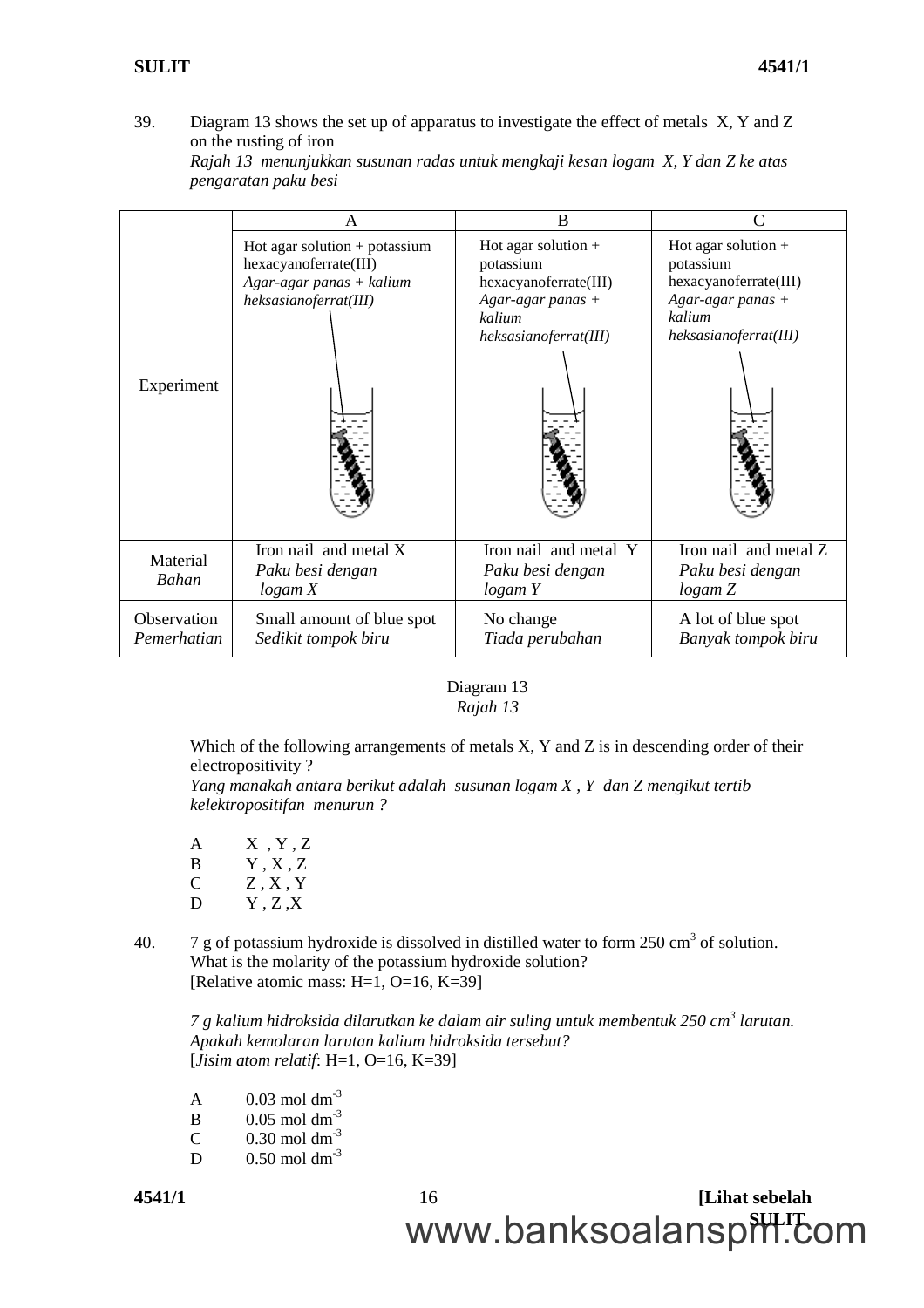41. Diagram 14 shows the energy level diagram of the displacement reaction between magnesium and iron(II) chloride solution. *Rajah 14 menunjukkan gambar rajah aras tenaga bagi tindak balas penyesaran antara magnesium dan larutan ferum(II) sulfat.*

![](_page_16_Figure_3.jpeg)

![](_page_16_Figure_4.jpeg)

What is the increase in temperature if 50 cm<sup>3</sup> of 0.25 mol dm<sup>-3</sup> iron(II) chloride solution is reacted with excess magnesium,?

*Berapakah kenaikan suhu, jika 50 cm<sup>3</sup> 0.25 mol dm-3 larutan ferum(III) klorida ditindak balaskan dengan berlebihan magnesium ?*

[Specific heat capacity of the solution = 4.2 J  $g^{-1}$  °C<sup>-1</sup>]  $[M$ *uatan haba tentu larutan* = 4.2 J g<sup>-1</sup> °C<sup>-1</sup>]

- $A$  12 °C B  $16^{\circ}$ C  $C$  22 °C
- D  $24^{\circ}$ C
- 42. Table 3 shows the results of an experiment for three chemical cells P, Q and R. *Jadual 3 menunjukkan keputusan eksperimen bagi tiga sel kimia P, Q dan R.*

| <b>Chemical cell</b><br>Sel kimia | Pairs of metals<br>Pasangan logam | Voltage (V)<br>Voltan (V) | <b>Negative terminal</b><br><b>Terminal negatif</b> |
|-----------------------------------|-----------------------------------|---------------------------|-----------------------------------------------------|
|                                   | ${\bf X} = {\bf Y}$               | 0.45                      |                                                     |
|                                   | $\mathbf{X} = \mathbf{Z}$         | 0.60                      |                                                     |
|                                   |                                   |                           |                                                     |

### Table 3 *Jadual 3*

Which of the following arrangements of metals X, Y and Z is in descending order of electropositivity in the electrochemical series?

*Antara berikut yang manakah susunan logam X,Y dan Z mengikut tertib elektropositif menurun dalam siri elektrokimia?*

- A Z, X, Y
- $B$  Z, Y, X
- C X, Y, Z
- $D$  X, Z, Y

**4541/1** 17 **[Lihat sebelah** www.banksoalanspill.com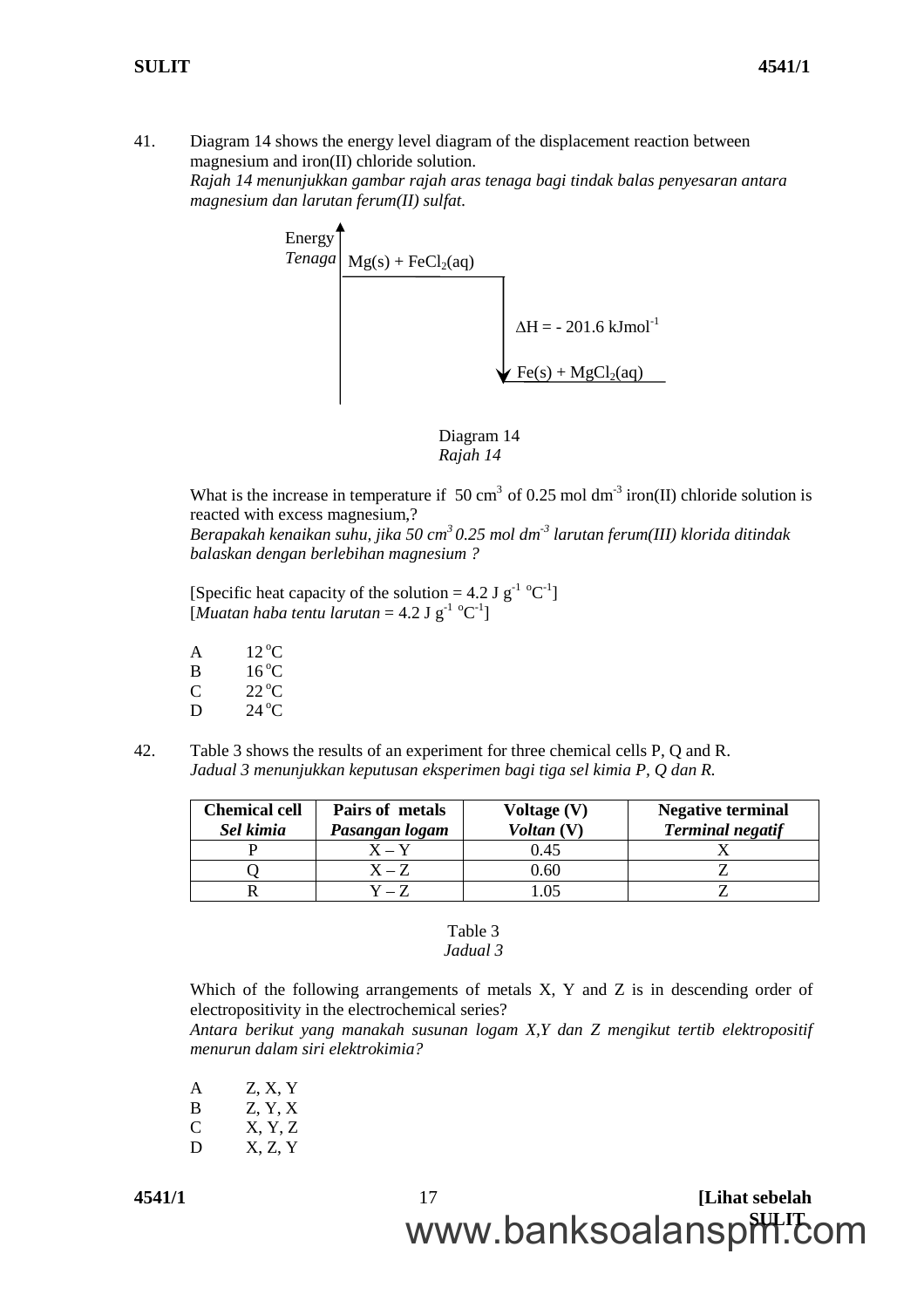43. Diagram 15 shows curve W obtained from the decomposition of  $20 \text{ cm}^3$  of 0.40 mol dm<sup>-3</sup> hydrogen peroxide solution,  $H_2O_2$ , using 0.2 g of manganese (IV) oxide as catalyst at a temperature of 30 $\mathrm{^{0}C}$ .

R*ajah 15 menunjukkan lengkung W terbentuk daripada penguraian 20 cm<sup>3</sup> larutan hidrogen peroksida 0.40 mol dm-3 , di mangkinkan oleh mangan(IV) oksida pada suhu*  $30^{\circ}$ C.

![](_page_17_Figure_4.jpeg)

Which of the following experiments will produce curve X? *Antara eksperimen berikut yang manakah akan menghasilkan lengkung X?*

|   | Volume of $H_2O_2$ cm <sup>3</sup><br>Isipadu $H_2O_2/cm^3$ | Concentration of $H_2O_2/mol dm^{-3}$<br>Kepekatan $H_2O_2$ /mol dm <sup>-3</sup> | Temperature $\rm ^{\prime\prime}C$<br>Suhu $\sqrt{^0}C$ |
|---|-------------------------------------------------------------|-----------------------------------------------------------------------------------|---------------------------------------------------------|
| A |                                                             | 0.60                                                                              |                                                         |
| B |                                                             | ) 20                                                                              |                                                         |
|   |                                                             | 0.60                                                                              |                                                         |
| D |                                                             | 121                                                                               |                                                         |

44. Table 4 shows the melting and boiling points of substances P, Q, R and S.. *Jadual 4 menunjukkan takat lebur dan takat didih untuk bahan P, Q, R dan S..*

| Substance<br>Bahan | Melting point / ${^0C}$<br>Takat lebur / ${^0C}$ | Boiling point / ${^0C}$<br>Takat didih / ${^0C}$ |
|--------------------|--------------------------------------------------|--------------------------------------------------|
|                    | -59                                              |                                                  |
|                    |                                                  |                                                  |
|                    | $-110$                                           | -70                                              |
|                    |                                                  |                                                  |

### Table 4 *Jadual 4*

Which of the following substances has the highest kinetic energy at room temperature? *Antara bahan berikut yang manakah mempunyai tenaga kinetic yang paling tinggi pada suhu bilik?*

A P B O C R D S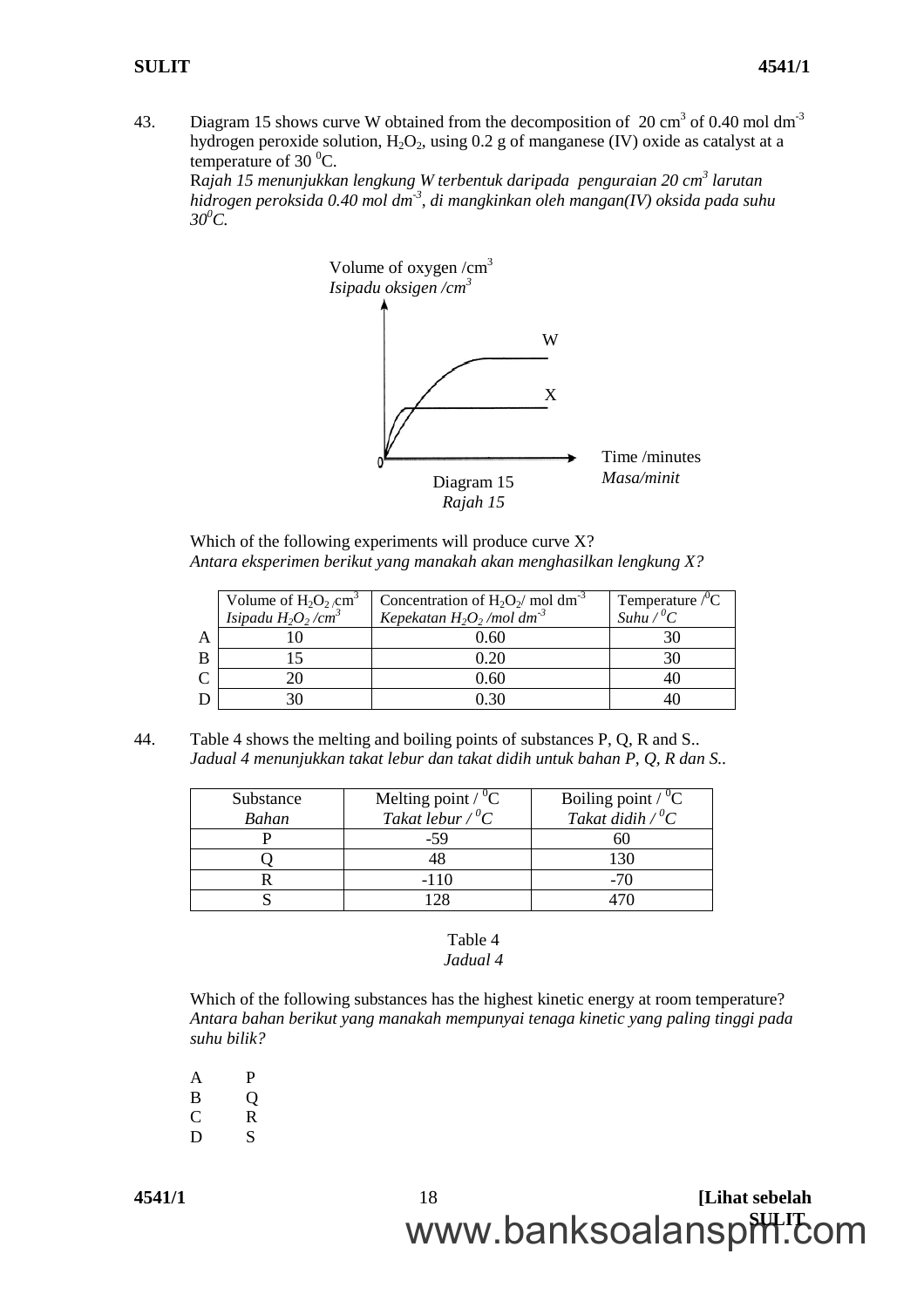45. The following equation shows the complete combustion of propene gas. *Persamaan berikut menunjukkan pembakaran gas propene*

 $C_3H_6(g) + 9/2 O_2(g) \rightarrow 3CO_2(g) + 3H_2O(g)$ 

Which of the following statements are true when 1 mol of propene gas is burnt completely*?*

[Relative molecular mass :  $C_3H_6 = 42$ ,  $O_2 = 32$ ,  $CO_2 = 44$ ,  $H_2O = 18$ , Molar volume of gas is 22.4 dm<sup>3</sup> mol<sup>-1</sup> at S.T.P.]

*Yang manakah antara pernyataan berikut adalah benar apabila 1 mol gas propene terbakar secara lengkap?*

*[Jisim molekul relatif*  $: C_3H_8 = 44, O_2 = 32, CO_2 = 44, H_2O = 18$ , *Isi padu molar gas 22.4 dm<sup>3</sup> mol –1 pada S.T.P.]*

- I Complete combustion of 0.1 mol of propene produces 5.4 g of water *Pembakaran lengkap 0.1 mol gas propena menghasilkan 5.4 g air*
- II Complete combustion of 1 mol of propene gas produces 2 mol of water *Pembakaran lengkap 1 mol gas propene menghasilkan 2 mol air*
- III Complete combustion of 4.2 g of propene requires 14.4 g of oxygen*. Pembakaran lengkap 4.2 g gas propena memerlukan 14.4 g gas oksigen*
- IV Complete combustion of 0.1 mol of propene produces 6.72 dm<sup>3</sup> carbon dioxide gas at s.t.p. *Pembakaran lengkap 0.1 mol propena akan menghasilkan 6.72 dm<sup>3</sup> gas karbon*
- A I and II only

*dioksida pada s.t.p*

- B I and IV only
- C II and IV only
- D I, III and IV
- 46. Ammonium sulphate,  $(NH_4)_2SO_4$  is an example of a fertilizer. Calculate the percentage of nitrogen in 1 mole of ammonium sulphate. [Relative atomic mass:  $N=14$ ,  $H=1$ ,  $S=.32$ ,  $O=16$ ]

*Ammonium sulfat,* (NH4)2SO<sup>4</sup> *adalah satu contoh baja. Hitungkan peratus nitrogen dalam 1 mol ammonium sulfat.* [*Jisim atom relatif*: N=14, H=1, S=,32, O=16]

| A | 12.12 % |
|---|---------|
| B | 21.21 % |
| C | 23.23 % |
| D | 31.31 % |

**4541/1** 19 **[Lihat sebelah** www.banksoalanspill.com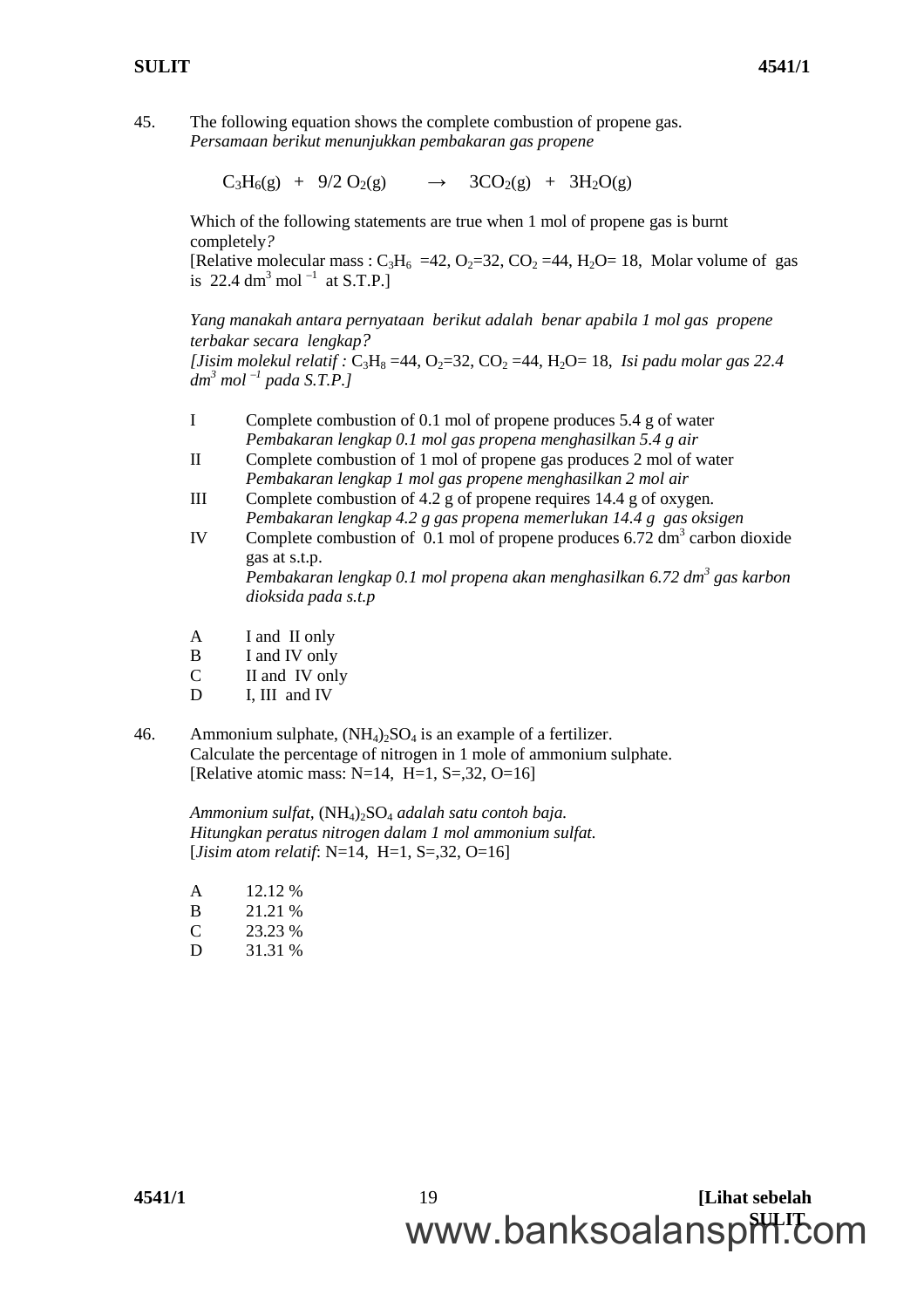### 47. Diagram 16 shows the preparation of lead(II) chloride salt. *Rajah 16 menunjukkan persediaan garam plumbum(II) klorida.*

![](_page_19_Figure_3.jpeg)

What is the concentration of the hydrochloric acid needed to react completely with lead(II) nitrate solution?

*Berapakah kepekatan larutan asid hidroklorik yang diperlukan untuk bertindak balas lengkap dengan larutan plumbum(II) nitrat*?

- A  $0.5 \text{ mol dm}^{-3}$
- $B = 1.0$  mol dm<sup>-3</sup>
- C  $1.5 \text{ mol dm}^{-3}$
- $D = 2.0$  mol dm<sup>-3</sup>
- 48. Which of the following food additives can be used to make food stay fresh longer and taste better?

*Antara bahan tambah makanan berikut yang manakah boleh digunakan untuk mengekalkan kesegaran makanan dan meningkatkan rasanya?*

- A Sodium benzoate and tartrazine *Natrium benzoat dan tartrazina*
- B Sodium benzoate and ascorbic acid *Natrium benzoat dan asid askorbik*
- C Monosodium glutamate and tartrazine *Mononatrium glutamat dan tartrazina*
- D Ascorbic acid and monosodium glutamate *Asid askorbik dan mononatrium glutamat*

**4541/1** 20 **[Lihat sebelah** www.banksoalanspill.com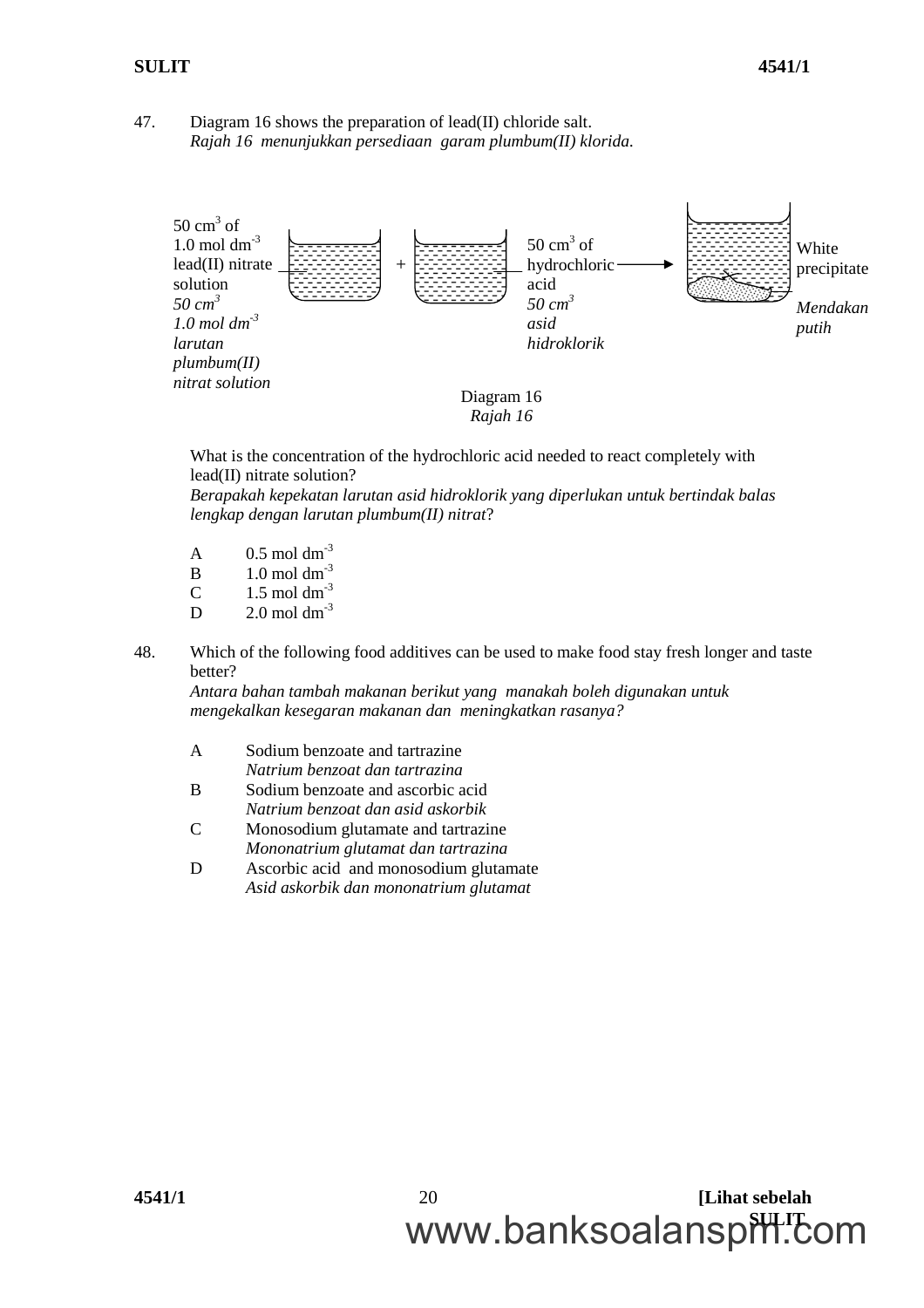49 Diagram 17 shows the process to produce compound J. *Rajah 17 menunjukkan proses menghasilkan sebatian J.*

![](_page_20_Figure_3.jpeg)

Which of the following structural formulas is of compound J? *Antara formula struktur yang manakah bagi sebatian J?*

![](_page_20_Figure_5.jpeg)